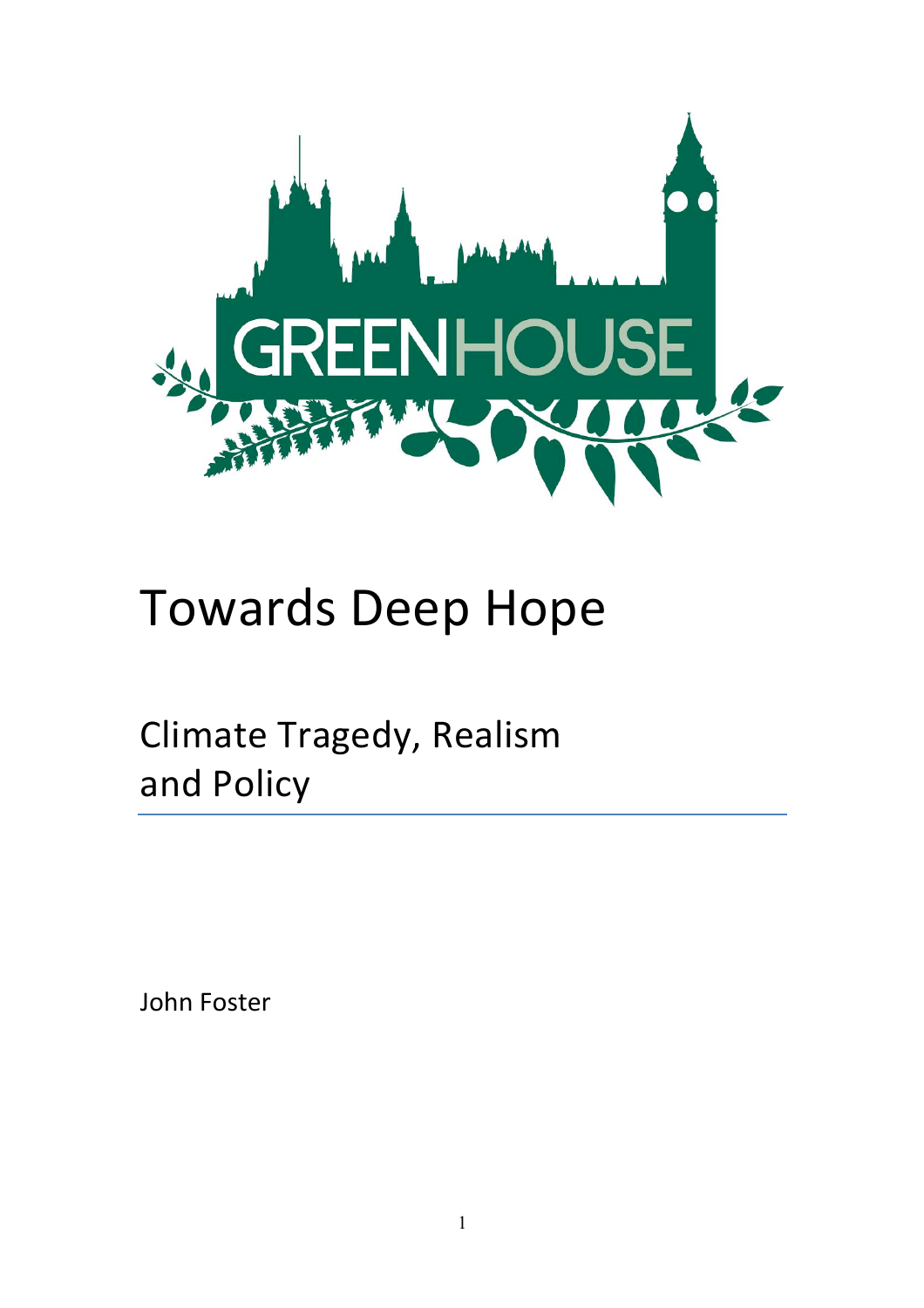Green House is a think tank founded in 2011. It aims to lead the development of green thinking in the UK.

Politics, they say, is the art of the possible. But the possible is not fixed. What we believe is possible depends on our knowledge and beliefs about the world. Ideas can change the world, and Green House is about challenging the ideas that have created the world we live in now, and offering positive alternatives.

The problems we face are systemic, and so the changes we need to make are complex and interconnected. Many of the critical analyses and policy prescriptions that will be part of the new paradigm are already out there. Our aim is to communicate them more clearly, and more widely.

We will publish a series of reports and briefings on different subjects. We do not intend to have a party line, but rather to stimulate debate and discussion.

Open Access. Some rights reserved.

As the publisher of this work, Green House wants to encourage the circulation of our work as widely as possible while retaining the copyright. We therefore have an open access policy which enables anyone to access our content online without charge. Anyone can download, save, perform or distribute this work in any format, including translation, without written permission. This is subject to the following conditions:

· Green House (and our web address www.greenhousethinktank.org) and the author(s) are credited

- · The text is not altered and is used in full
- · The work is not resold

· A copy of the work or link to its use online is sent to Green House.

Green House acknowledges the work of Creative Commons in our approach to copyright. To find out more go to www.creativecommons.org.

Published by Green House 2017 © Green House. Some rights reserved. Lorton Barn, Lorton Lane, Weymouth, Dorset DT3 5QH, United Kingdom. +44 (0)1305 816514 enquiries@greenhousethinktank.org http://www.greenhousethinktank.org

You can download this publication from http://www.greenhousethinktank.org/page.php?pageid=publications

ISBN 978-0-9933531-4-7

Print copies of this publication may be bought online from http://www.lulu.com/.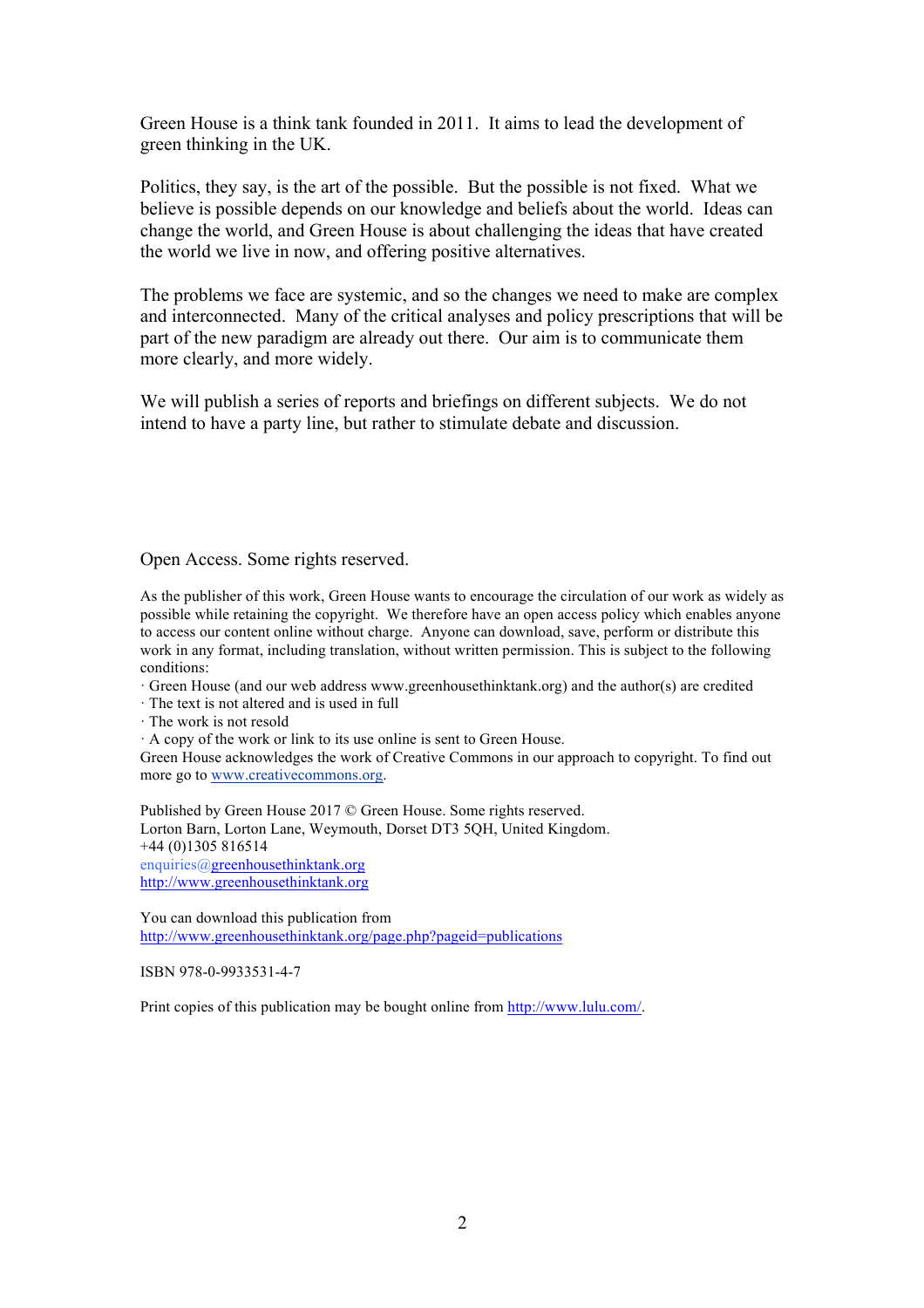#### **Table of Contents**

.

| <b>VOICES OF REALISM</b>              | 4  |
|---------------------------------------|----|
| <b>HOPE WITHOUT DENIAL</b>            | 7  |
| <b>RECOVERING THE TRAGIC</b>          | 11 |
| <b>FROM RADICAL HOPE TO DEEP HOPE</b> | 15 |
| A NEW PARADIGM FOR POLICY?            | 18 |
| <b>BIBLIOGRAPHY</b>                   |    |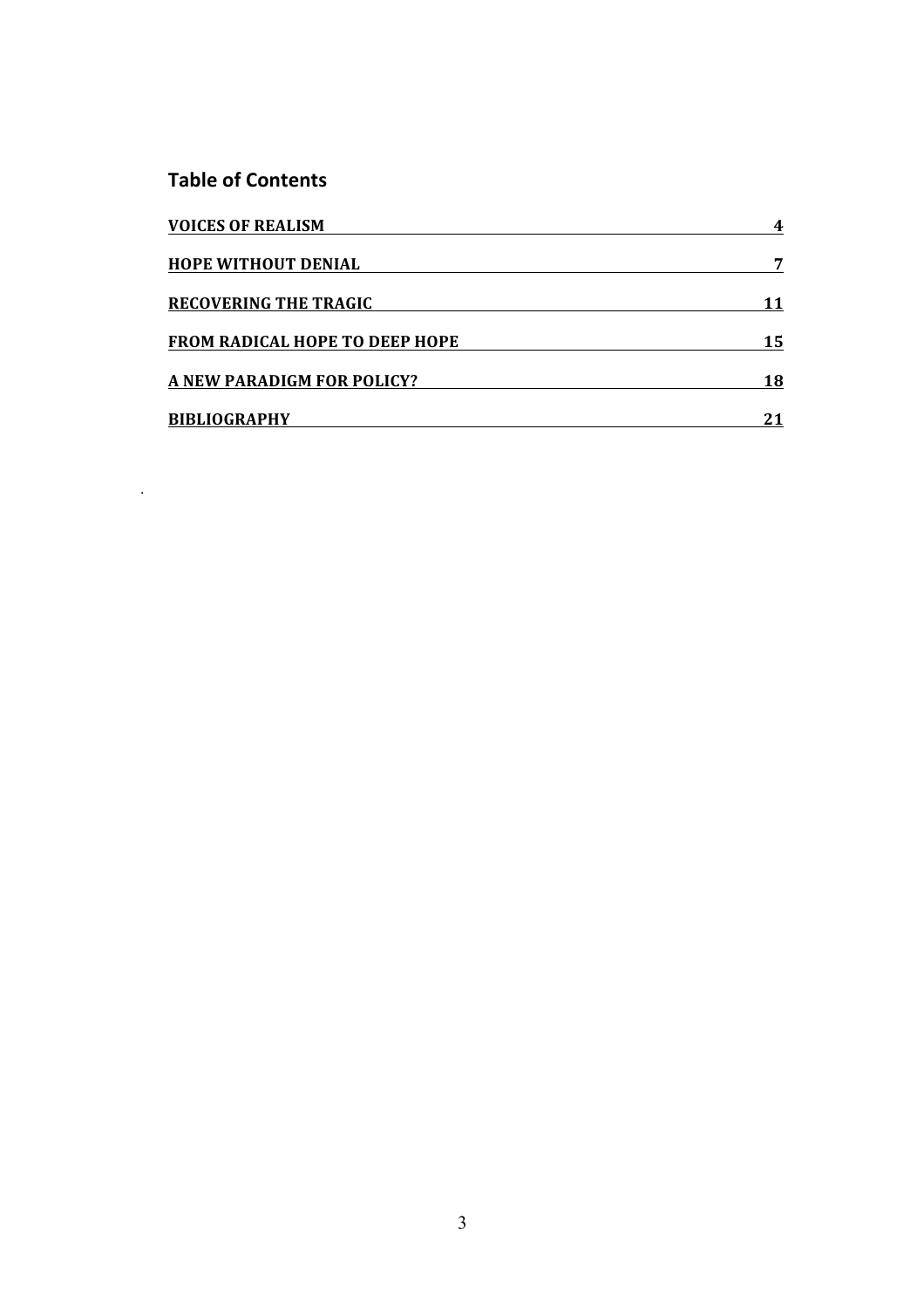#### **Voices of realism**

If we are facing up to climate reality, as this important and timely new *Green House* project intends, we had better be climate realists. The question is what that means.

The realism of disillusion says that if we *had* been going to prevent destructive climate change, we would have put in place genuine constraints on our emissionsgenerating behaviour world-wide quite soon after this first became a live issue, instead of dragging our collective feet from the 1980s through Rio 1992 to Paris 2015; but we didn't; and so, we're not going to prevent it. This vicious little syllogism is valid and its minor premise, at any rate, is plainly true. We palpably did not do what was needed when we had the chance: we learnt to talk the talk over this period, but have only ever walked as much of the walk as would enable us to go on talking. Meanwhile, the hypothetical major premise asserting that we are out of time looks as well-grounded in scientific evidence and hard-headed economic, sociological and political observation as any empirically-based counterfactual well could be. The prospect of our turning the super-tanker of the carbon-dependent global economy around on a sixpence - in the very few years which we now have left before levels of atmospheric carbon dioxide take us past the tipping point at which global warming starts to run away with us (if indeed we haven't passed that point already) $\,1$  - appears incredible on all those counts. The conclusion of the argument, with all its ugly implications, follows directly.

It is one which thinkers about these matters are increasingly reaching. As well as my own recent work, authors as diverse as Kevin Anderson (2011), Clive Hamilton (2010), Dale Jamieson (2014) and Tim Mulgan (2011) now make the working assumption that climate change, somewhere between seriously disruptive and catastrophic, is no longer something we must find ways of avoiding, but something we are going to have to live with. Parallel to this recognition is the rise of the 'Anthropocene' trope<sup>2</sup> with its defining acceptance that human beings have decisively altered the atmosphere and set in motion a mass extinction as drastic as any produced by Earth-system changes over geological time (and now, apparently, even further underway than had previously been feared).  $3$ 

One of the motives for this *Green House* project, too, is evidently a sense of how powerfully the realism of disillusion now speaks to us. As Rupert Read and Brian Heatley make clear in their introductory paper,  $4$  a sensible ("realistic") working assumption for the consequences of the 2015 Paris Agreement – even should this not in the event be sabotaged by the lethally unpredictable Trump administration – is that global temperature rise will be at the very least  $3-4^{\circ}$ C over pre-industrial levels by

<sup>&</sup>lt;sup>1</sup> On the relevant thresholds see e.g. Lynas 2007.<br><sup>2</sup> See Hamilton *et al.* (eds.) 2015 and Hamilton 2017.

<sup>&</sup>lt;sup>3</sup> See for instance "Earth's sixth mass extinction event under way, scientists warn", *The Guardian* 10<sup>th</sup> July 2017 https://www.theguardian.com/environment/2017/jul/10/earths-sixth-mass-extinction-event-<br>already-underway-scientists-warn (accessed 28.7.17)

 $\frac{4}{\sqrt{2}}$  Available at http://www.greenhousethinktank.org/uploads/4/8/3/2/48324387/intro\_final.pdf (accessed 9.8.2017)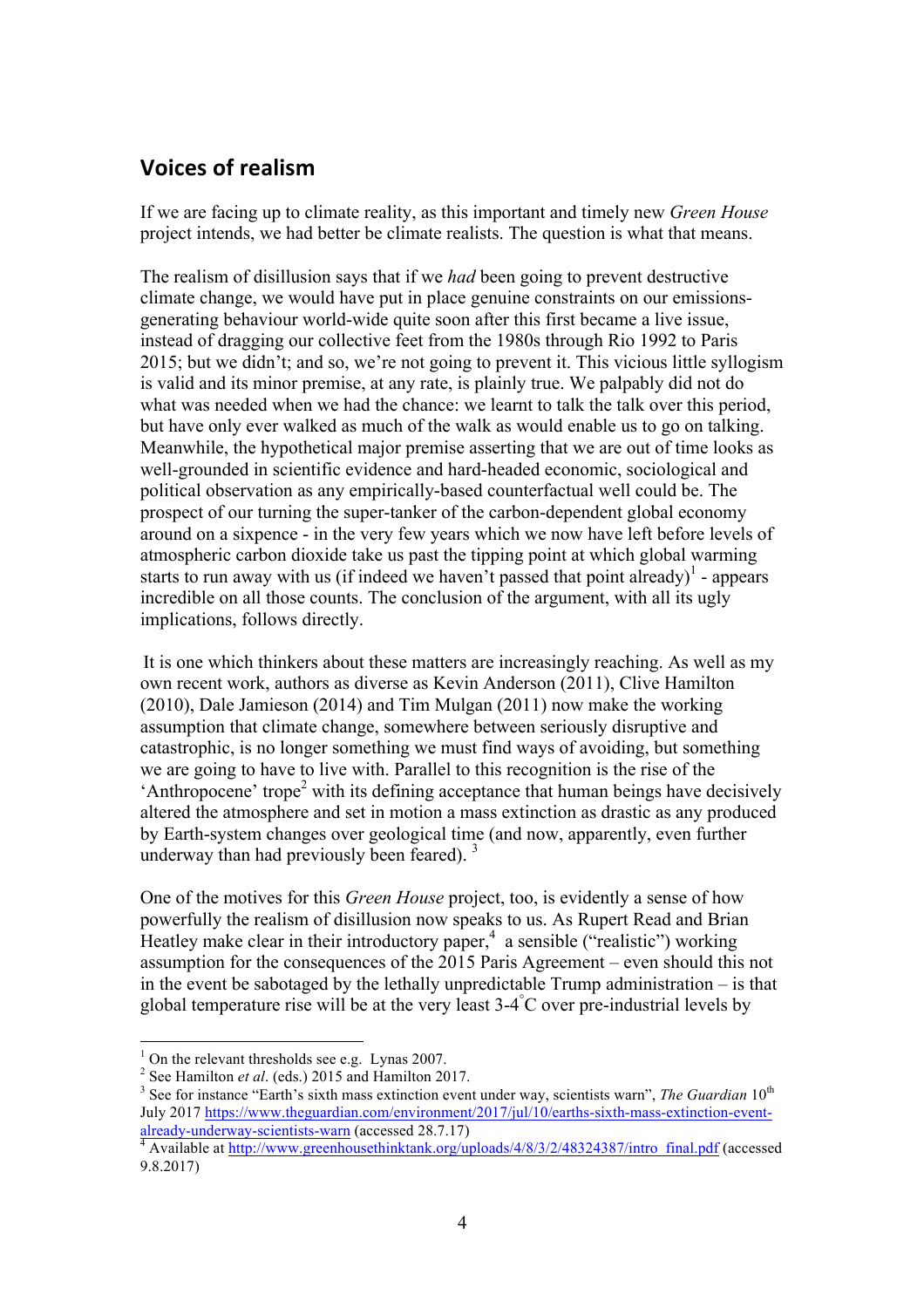2100, and more likely 4-5° C. This is as against the widely-endorsed absolute maximum rise of 2° C if drastic feedback effects of warming already in the system are to have any chance of being avoided. (As I write, a study in *Nature Climate Change* suggests that our chances of remaining below this allegedly safe threshold by the year 2100 are now only of the order of  $5\%$ <sup>5</sup>)

Unsurprisingly, the argument from disillusion is one which has *not* been embraced, still less acted on, in the official policy world. Modern democratic electoral politics is not a process through which truths that hard could be faced and then fed into policymaking. That we are in for what a former UK government Chief Scientific Adviser has described (Beddington 2009) as a 'perfect storm' of food, water and energy shortages, entailing famine, disease and homelessness on an epic scale, with associated worldwide migratory pressures and resource wars, is not going to form the starting point of any election manifesto under current arrangements. It is far easier for the political and policy community to stay in denial with the paradigm of 'sustainable development' and its climate change corollary of managed incremental emissions constraints. This approach has not only failed to deliver change of anything like the order required since it started to figure in mainstream policy-making: it was evidently always going to fail. It looks hard-headedly pragmatic at first blush: having quantified future needs for ecological resources to sustain welfare levels at least equal to our own, we work back, again quantifiably, to what we must do or refrain from doing now to ensure that those future needs can be met. But as I have argued in Foster (2008), this whole purported constraint from the future is as full of escape clauses as a dodgy insurance contract. It depends on gross exaggeration of our powers to predict and control, and does so in the service of supposed stewardship obligations to future generations which are no more than pseudo-obligations, since the only people interpreting them and monitoring how far we are meeting them are ourselves.<sup>6</sup> It doesn't, however, mandate messy and dangerous challenges to global corporate power, the world trade regulations which seek to lock it into place, nor the governing elites who profit so grotesquely by these arrangements – hence, in large measure, its continuing hegemony.

So even a disillusioned realism about our climate prospects seems to offer little chance of producing policies which might realistically address them – that is, policies for the decisive ending and indeed reversal of material progress and for the best available mitigation of a now gravely alarming ecological and climate future. It looks as if what is already firmly on course to be a disaster won't be addressed, or even recognised, in time to prevent its escalating into a global catastrophe.

Against the realism of disillusion, however, some would set what they would claim to be the realism of hope. The American writer Rebecca Solnit has been a powerful voice here. She insists that

hope is not about what we expect. It is an embrace of the essential unknowability of the world, of the breaks with the present, the surprises…[S]tudying the record more carefully leads us to expect…to be astonished, to expect that we don't know. (Solnit 2004/2016: 109)

 <sup>5</sup> See http://www.nature.com/nclimate/journal/vaop/ncurrent/full/nclimate3352.html (accessed 1.8.2017).

 $6$  See also on this Makoff, and Read 2017).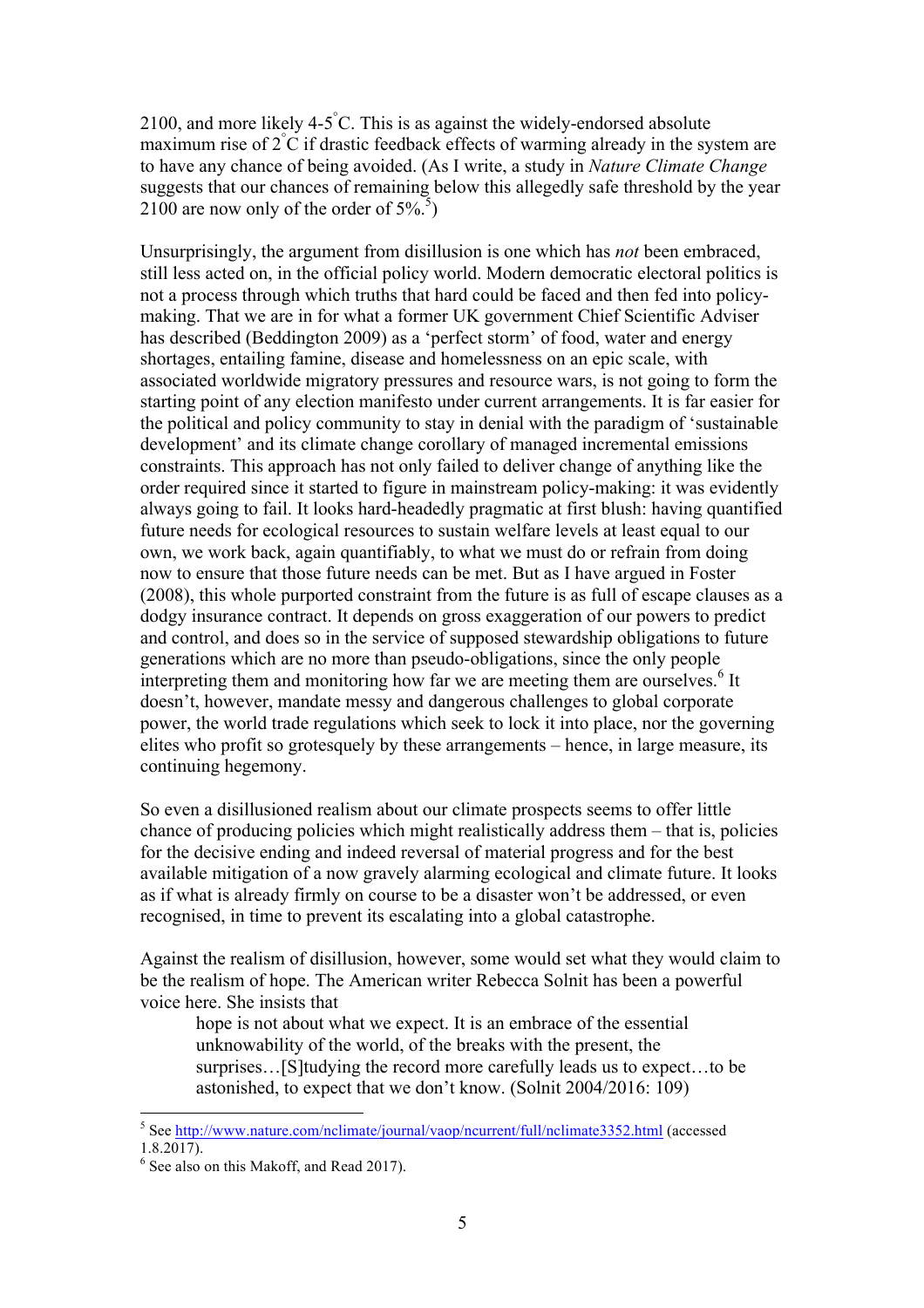Ordinary empirical observation picks up the grindingly slow political foot-dragging, the backsliding and the failures of commitment, as well as the widespread public resistance to any but superficial shifts in habits and lifestyles, and projects these forward. But as Joanna Macy and Chris Johnstone point out in the same spirit,

there is also *discontinuous* change…structures that appear as fixed and solid as the Berlin Wall can collapse or be dismantled in a very short time…a threshold is crossed…There is a jump to a new level, an opening to a new set of possibilities… (Macy and Johnstone 2012: 189-91)

The concept of the tipping-point applies here too, in the uniquely unpredictable field of human action: change which is apparently quite implausible *ex ante* can happen suddenly once a critical mass of people starts to believe in it. Writers like Solnit and (from a different political perspective) Naomi Klein (2014) document instances of this kind of success, albeit local and partial, from a wide variety of social movement activism. There have even been glimmers of it in conventional politics – we need only, in fact, cast our minds back to the recent UK general election for a case in point.

What the realism of disillusion inclines us to overlook, in other words, are the *transformative* possibilities inherent in human action.<sup>7</sup> These may be triggered if enough people in enough specific actions and campaigns commit themselves vigorously; the overall situation which makes that commitment look forlorn might then suddenly change out of all recognition. On that basis, and on that basis alone, the major premise of the vicious syllogism can be resisted: nugatory gains made painfully slowly over the past twenty-five years can cease to be decisive evidence for what may realistically be possible over the crucial next five or ten. Indeed, when we think about what might emerge from widely-diverse but networked social action in a set of dynamic, volatile and systemically-linked contexts, what is *really* unrealistic is to suppose that we can reliably read off projections about the effects of our interventions from the course of past events.

Nor need the commitment which might drive such transformation be based on ignoring the inescapable consequences of damage already done. We just shouldn't expect foreknowledge, and therefore shouldn't be deterred by disillusioned claims to foreknowledge, of how these consequences will take effect. As Solnit (*op.cit*.: 4-5) compellingly frames this: "Wars will break out, the planet will heat up, species will die out, but how many, how hot and what survives depends on whether we act".

This too is a conclusion which one could hardly expect the policy world to have internalised, though for different reasons. For one thing, it depends too much on the perspective of social-movement and climate-activist engagement, a perspective not readily adopted by the rational-bureaucratic mind. Moreover, that engagement is typically directed to building alternatives to climate chaos *from the ground up*, and this is an approach with which policy-making in a centralised system will be structurally uncomfortable. But here, a lot of good work has been done (some of it, in recent years, under the *Green House* banner) on how policy-making of the sort with

 $<sup>7</sup>$  I say this advisedly, having tended hitherto to overlook these possibilities myself, or at any rate to</sup> give them insufficient prominence. For helping me to see this, I am indebted to feedback on my work both in and since *After Sustainability* from a number of people including Nadine Andrews, Margaret Gearty and (in particular) Rupert Read – see my paper "On letting go" (Foster 2017) and Read's response "The future: compassion, complacency or contempt?" (Read 2017).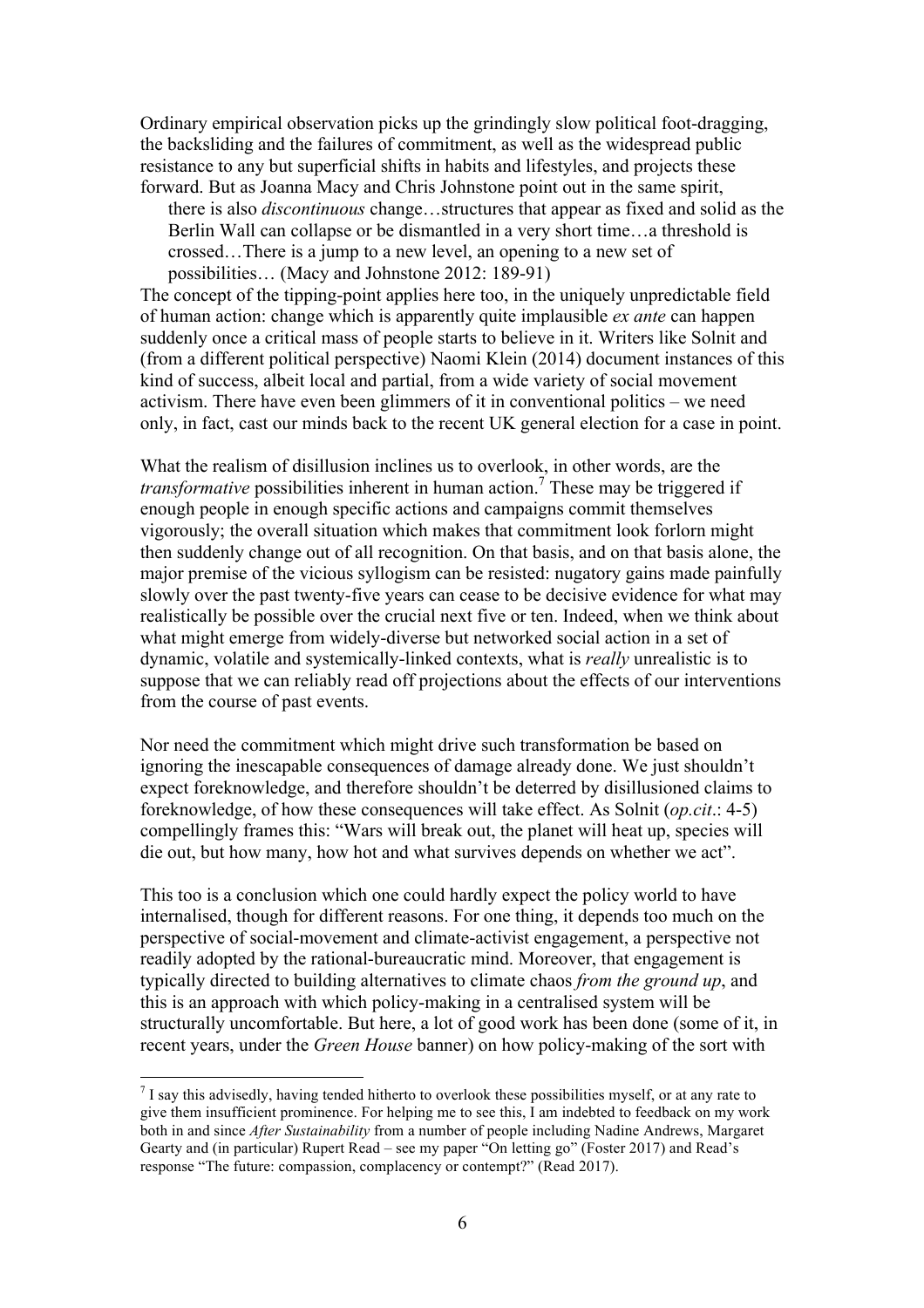which we are familiar could help the centralised system *get out of the way* of such creative grassroots initiatives. Policies, for instance, which replaced Gross Domestic Product as a measure of progress with almost any of the various quality-of-life indicators which have been canvassed, which re-regulated global trade to break out of the World Trade organisation stranglehold and which correspondingly incentivised local production of food, goods and energy for local needs, would contribute massively to the transformative potential of locally-based action. So too would institutional embedding of the precautionary principle, licensing action in advance of 'full scientific evidence' against technological risks where adverse outcomes are potentially catastrophic for life.8

I imagine that readers of this report will be drawn towards this kind of hope, the need for which is evidently also driving *Green House*'s present project, as when Read and Heatley write of not giving up in face of the bleak prospects which they identify, but of aiming for "climate-honesty without counselling despair" (*op.cit*.: 3). Refusal to despair certainly offers a more attractive agenda than does a realism of disillusion which must surely end in dismay, resignation and historic defeat. But the question as to what realism *means* in this context then re-emerges as a crucial challenge: *can* entertaining such hope indeed count as being a realist?

In the following three sections I shall try to answer that question by exploring various *conceptual* relations between hope and realism. I do so partly because, as a philosopher, exploring conceptual relations is what I do – but also in the firm belief that understanding these relations matters vitally for policy. Certainly, if we get them wrong, policy in relevant areas will be generally condemned to ineffectuality. But in the spirit of a report for *Green House*, I seek to keep the discussion in touch with specific policy considerations throughout, since these in turn help us to check the conceptual argument against its practical bearings. I will even conclude (in section 5) with a policy recommendation. This will be found to be of an unexpected kind and maybe even (at first blush) somewhat perverse, but it is actually intended as a litmustest for the real-world relevance of the whole discussion.

### **Hope without denial**

Confronting a prospect such as we now face, we need *hope* for life and action as crucially as we need food. This is no hyperbole, but a truth founded firmly in conceptual analysis.

Hope is not simply belief that some desired outcome may be achievable; that specific combination of belief and desire is neither necessary nor sufficient for hope. It is not sufficient, because one can want some *x* (such as one's next cigarette) and correctly believe it to be within reach, bar accident – while actually hoping that one might resist reaching for it, and so precisely *not* hoping for *x*. Or again, one can have a clear preference between two plausible alternatives, in neither of which one invests enough concern for one's attitude to rise into hope. But nor is such a combination of belief and desire *necessary* for hope, since it is perfectly possible to be hopeful without

 <sup>8</sup> On all these, see the excellent report from Norberg-Hodge and Read (2016).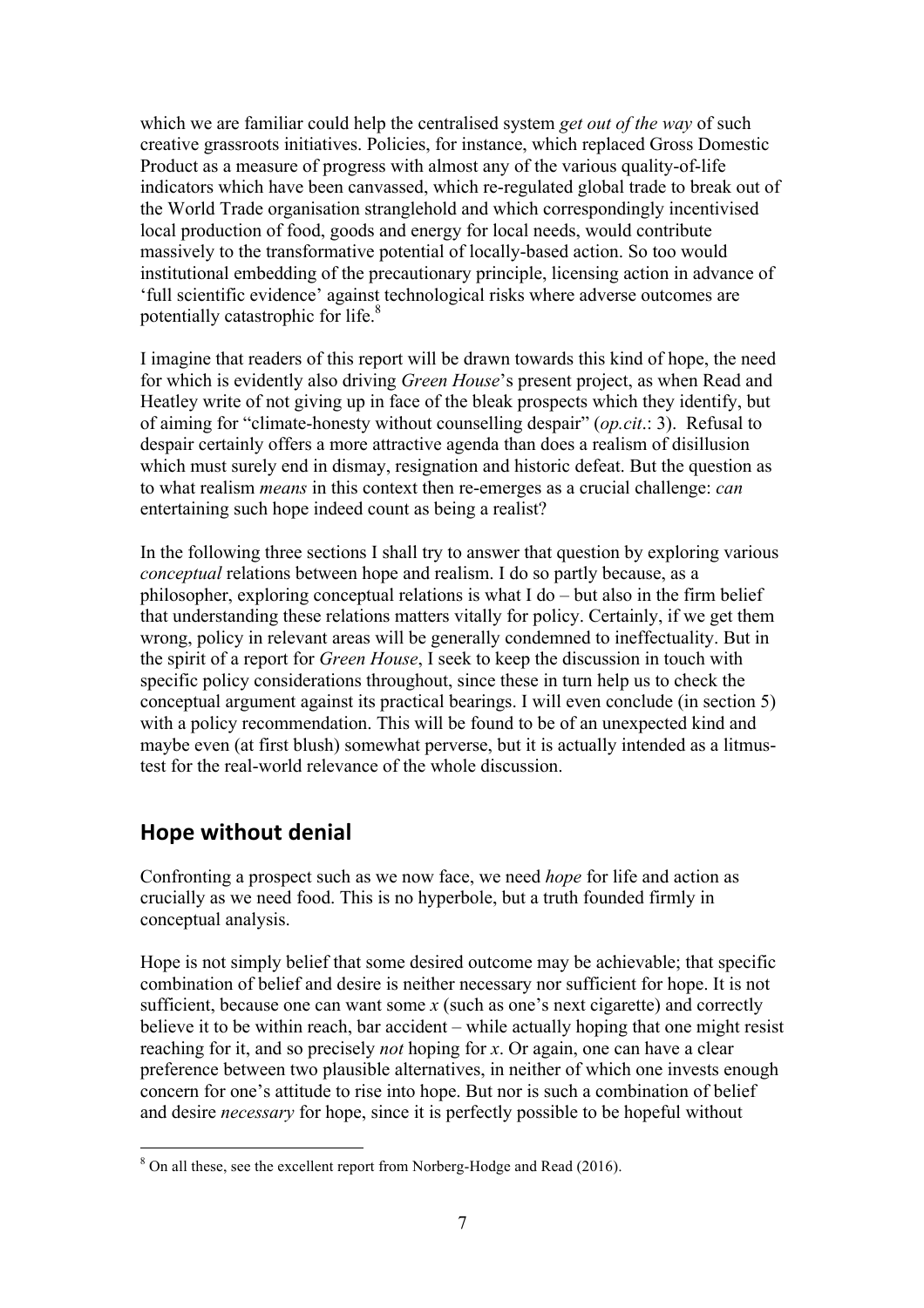hoping *for* any particular outcome at all. This recognition takes us towards the core of the idea, as captured from their different angles by writers as diverse as Ernst Bloch (1959 / 1986) and Gabriel Marcel (1962). That is the sense in which, for example, so much of Beethoven's music expresses movement through doubt, darkness and threat to end in what we can only call hope.<sup>9</sup> At this level, hope is revealed as, fundamentally, a kind of trustful orientation towards whatever life may bring, actively risked for life's own sake. As I have argued elsewhere (Foster 2008), this attitude or orientation is the spontaneous energy of life working through reflexively-conscious human subjectivity. That is why at present, with quite unprecedented systemic threats to the whole thrust of life on Earth in general, it is correspondingly so vital, *literally* vital, for human beings to assert and vindicate hope as life-energy, courageously against the darkness.

The link with courage is also crucial to emphasise. Hope manifests itself most typically, of course, as an active attachment to particular desired outcomes which, however, may not eventuate, so that attachment to them always *risks* something – the more so, the more energy we have invested in related action. While such attachment may not be a necessary condition of the fundamental disposition or orientation, that something is risked *is* by contrast necessary for hope at any level. It is necessary for the simplest everyday anticipation to count as hope – I can hope that my team will win while the outcome remains open, so that I risk disappointment (even if they are brilliant and it's a pretty minimal risk), but as a matter of logic I can't *hope* for their winning goal in the video replay of the match I have just watched.<sup>10</sup> Risk is necessary too for "a trustful orientation towards whatever life may bring" not to collapse into merely banal constitutional optimism: without full awareness that life may bring eventualities such that my trustfulness will have exposed me to chagrin or pain, again we can't call the attitude in question hope. And wherever there is risk to be faced, the virtue of courage is appropriately called forth – hope, we might say, is the epistemological face of courage as courage is the active face of hope. The practical importance of these conceptual points will become clearer very shortly.

Our climate and ecological prospects are now so frightening that hope in relation to them requires courage as rarely before. Macy and Johnstone's book already cited is all about individual and group practices for bolstering that courage against the evidential weight of disillusioned realism. Many readers of this report will be interested in exploring further what transformation-enabling policy developments, perhaps as initially sketched above, could reflect and match commitment to activist hope. But the prior question remains – in the first place, for ourselves: *is* that kind of hope now actually realistic? And of course we could only expect actual policy-makers to take an affirmative answer seriously to the extent that it had become widely persuasive. So what grounds might there be for that?

Here it is only responsible to recognise that there is a serious difficulty with 'active hope' as Macy and Johnstone contend for it. Reinforcing the need for its cultivation, they say this:

<sup>&</sup>lt;sup>9</sup> The Fifth Symphony is only the best-known example. (See E.M. Forster's famous if rather florid account of it in these terms in *Howards End*.)<br><sup>10</sup> For the example, see Pettit 2004.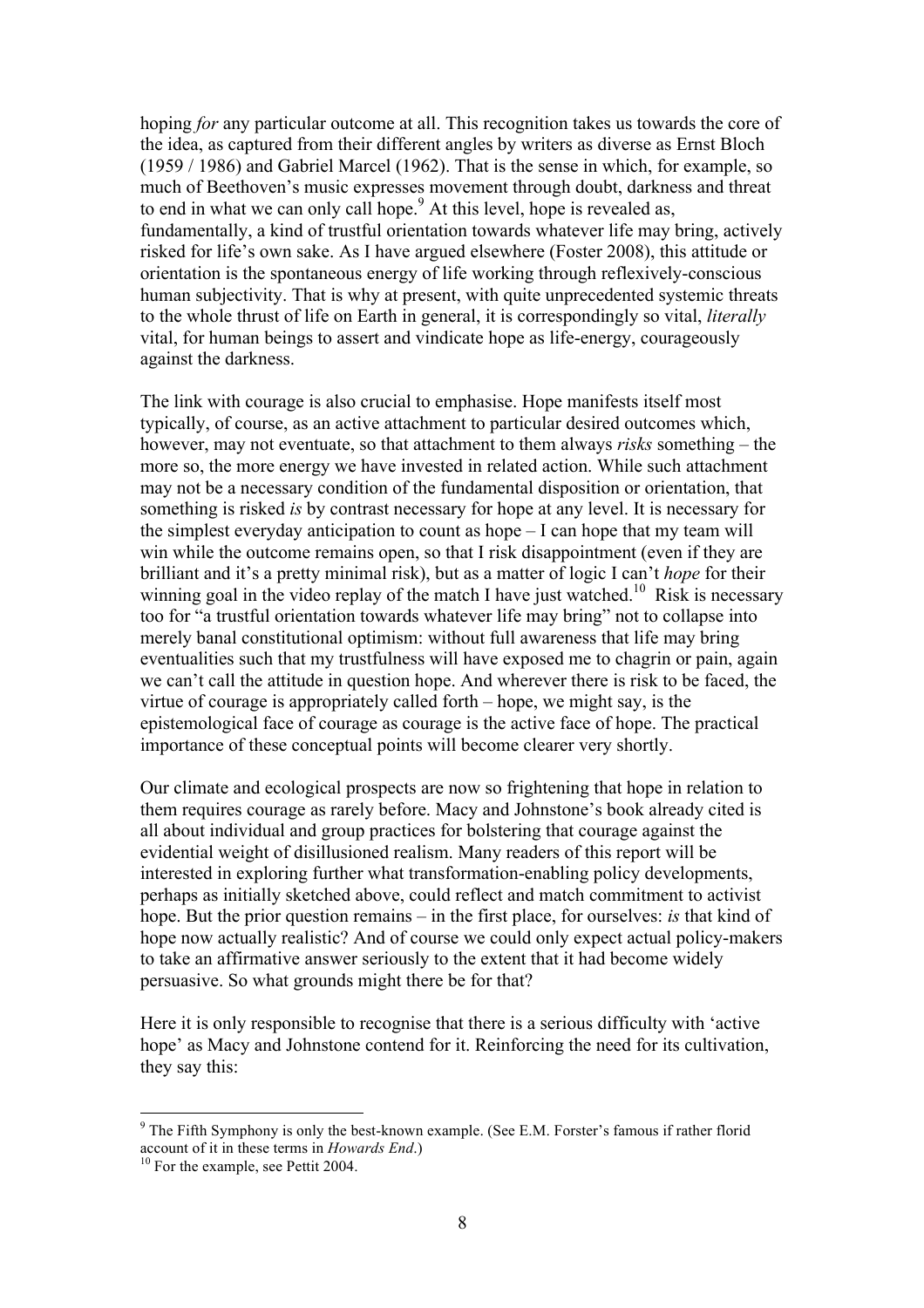When we face the mess we're in we *know* the future is uncertain…But what we do with this uncertainty is a matter of choice…by making friends with uncertainty, we can become strengthened by the gifts it has to offer…Indeed, our awareness that the outcome is uncertain prompts us to prepare; it calls us to attention. (*op.cit*.:229-30)

The open-ended uncertainty inherent in polycentric networked human action addressing a massively complex and rapidly-moving ecological and political situation is here offered as a basis for what we might reasonably call *counter-empirical* hope. That is not to suggest something flying blithely in the face of any empirical evidence whatsoever – as noted above, when we start to look for them there are relevant examples of sudden discontinuous change transforming situations against the odds. But such hope is counter-empirical because it refuses to be daunted by just these odds – that is, by predictive probabilities arrived at from weighing this kind of evidence against other, more depressing and much more preponderant kinds. It says, in effect, that *whatever* may have happened up to now, and whatever future our past experience may indicate, we can't know that there *won't* be a transformative leap to a new set of circumstances: so, courageously, we act in ways that keep that possibility open.

Equally, however, and by just the same token, we can't know that there *will* be such a leap. The adverse forces driving Business-as-Usual – the corporate conspirators and their political cronies, the technological and other systemic imperatives, the lethargy of the disinherited consumer masses – might all be powerful enough to prevent it. And if what leaves rational room for hope is *uncertainty*, this too must be a real possibility. But then, to befriend uncertainty in the way which Macy and Johnstone propose will be to embrace a treacherous ally.

This point is important enough to spell out a little more formally. If there is genuine open-ended uncertainty as between two outcomes, and not just differential probability, then the possibility of A must bring with it the *equally likely* (because equally uncertain) possibility of not- $A$  – and if the possibility of A is what we are investing hope in, then that of not-A must be the equal possibility that our hope will be *defeated*. But unless more is said, the way in which Macy and Johnstone's 'active hope' seeks to base itself on uncertainty turns into a way of insuring itself against taking the latter possibility seriously. For by its nature, at least at this point with transformative change still a live option, $11$  counter-empirical hope is going to be immune from defeat by the merely empirical failure of hoped-for changes to have materialised. If the possibility of our allowing catastrophic global warming is just the possibility of contingently failing to solve a very complex and demanding set of problems, the response – over, at any rate, the crucial next few decades - can always be that all we have encountered so far is failure to have reached the tipping-point of a transformative solution *yet.* The point is that for counter-empirical hope, merely contingent failure *won't count as failure*. But (and here the conceptual analysis of hope starts to bite), unless our hope for situational transformation really risks defeat, it is not really hope.

Counter-empirical hope nourished on open-ended uncertainty, that is, needs to be exercised against the background of a robust criterion of possible defeat. Lacking one,

<sup>&</sup>lt;sup>11</sup> Things might well look different by the time we had actually reached  $+4^{\circ}$ C or beyond.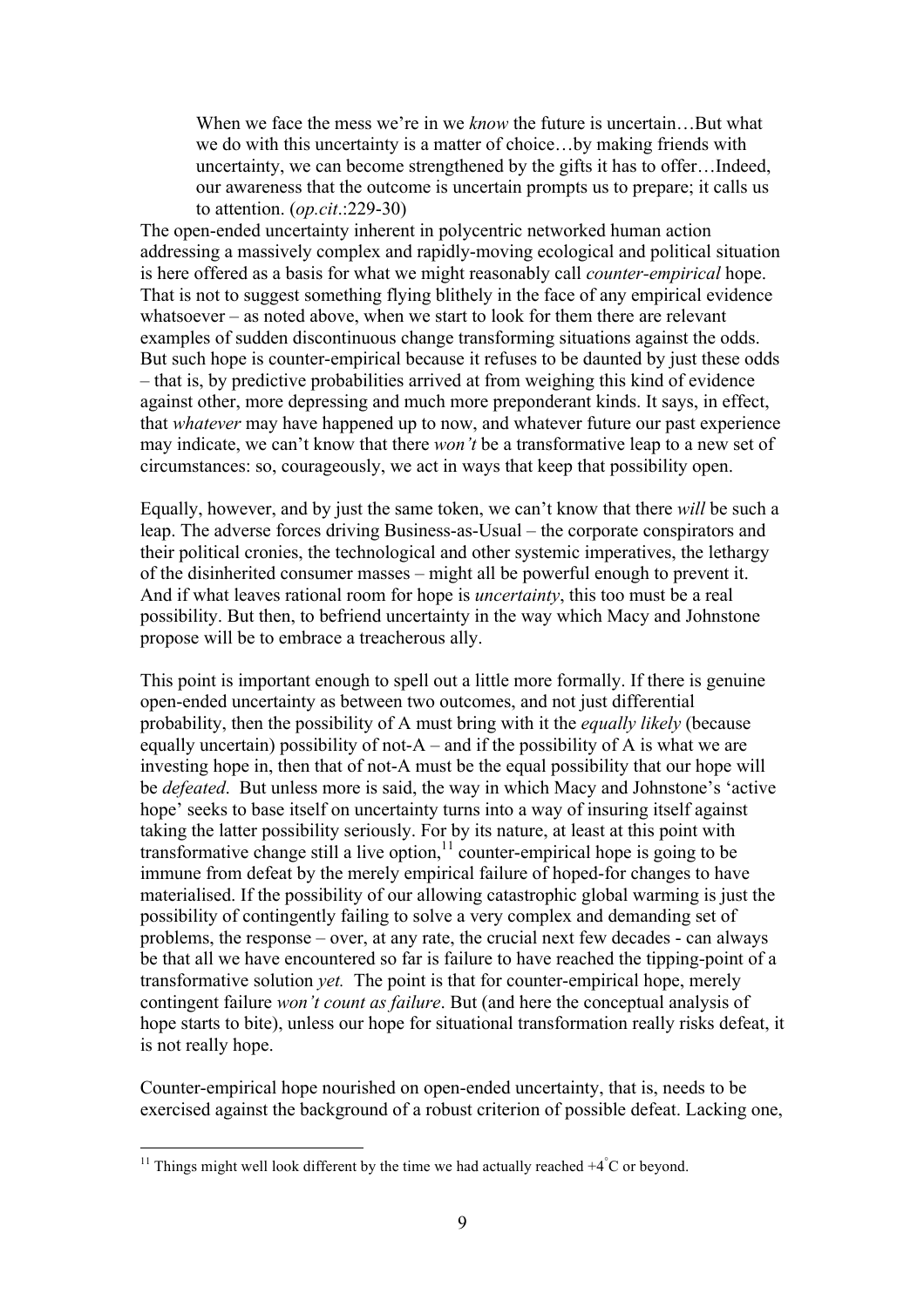we are not after all grounding our hope for transformative change in the uncertainty of the future. Rather, we are grounding *in our hope* the *certainty* that there will always remain room for such change. And the trouble is that this posture is nowhere near distinct enough from willed optimism protected against challenge by what I have elsewhere (Foster 2015) called activist denial. That is the attitude classically encapsulated by this answer to the question whether it is too late to stop drastic climate change: "No, of course it's not too late, because if you think it's too late, then where's the drive to act immediately?"<sup>12</sup> Here, of course, we have mere chocolatecake logic – compare: "Of course it's not too fattening, because if I thought it was too fattening, I might have to not eat it". (If only the world and our desires were indeed connected up that way round!) But the slide to this sort of position, from "We don't *know* that it's too late, so there is still reason to act immediately" via something like "No belief that it is too late can be allowed to be empirically well-grounded enough to defeat our activist hopes" would seem to be perilously easy.

We may put the same point from another angle. The pragmatist or disillusioned realist is resigned to taking human beings as they more-or-less ordinarily are. The idealist, by contrast, wants them to be the best they can be – while the utopian wants something even better. Thus, what distinguishes the idealist from the utopian is that the former is also a realist, albeit of an ambitious stripe. (We *have* to be realists, on pain of failing to engage with the world as it is; the idealist, we may say, conceives nobly of the possibilities really inherent in the human world as it is.) But in the domain of counter-empirical hope, there is nowhere *ex ante* for this distinction between idealism and utopianism to lodge. Macy and Johnstone, for instance, deny that they are engaged in wishful thinking – and then celebrate aspirations towards (*inter alia*) "a world without weapons" which look about as wishfully utopian as thinking could get (*op.cit*.: 35, 169-170). If what we are cultivating is counterempirical hope, however, the world-disarmers can perfectly legitimately say: "Of course, we've seen no transformative shift in this direction *so far*: but…". And unless we can reliably distinguish its realist-idealist from its utopian deployment, there is no chance of getting counter-empirical hope taken seriously by the policy world, or indeed by anyone else. Nor is this unreasonable, because counter-empirical active hope, just as such, never risks enough to *deserve* taking seriously.

This claim mustn't be misunderstood. Activists inspired by such hope often risk a very great deal, from personal inconvenience all the way through distress and burnout to fine, imprisonment and even death – all honour to them and their bravery. Unless their commitment measures up against a credible test of realism, however, it nevertheless has to be said that they won't be risking their deep psychological compensation for any or all of this, which is the conviction that their hope remains *justified* whatever results its pursuit may have actually produced. But as I have already argued above, unless hope is exposed to genuine epistemic risk (that is, unless we genuinely aren't sure that it won't be defeated) it is not really hope. Nor, even less comfortably, is what upholds it in practice really *courage* (as opposed to defiance, or obduracy, or sheer pig-headedness – all, of course, different forms of virtue in appropriate circumstances).

 <sup>12</sup> Quoted in *Green World* No.84 (Spring 2014)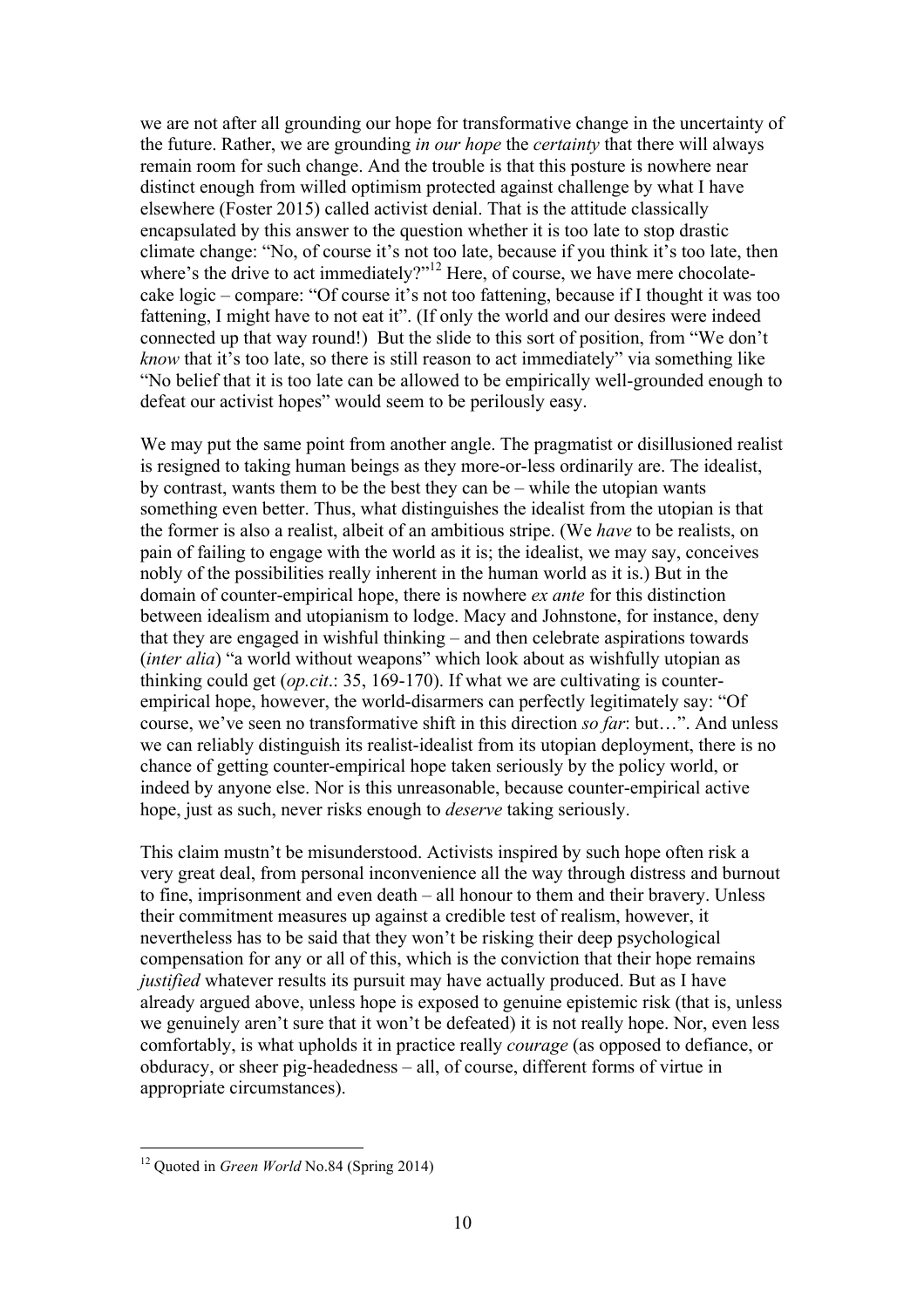It follows that if there is to be a courageous realism of counter-empirical hope which resists the slide into willed optimism and utopianism, its necessary antagonist – its criterion of potential defeat – under open-ended uncertainty cannot be the possibility of our happening not to have achieved transformative change in our situation by any given point. Rather it must be something much more demanding: that we should have run up against the impossibility of our *ever* achieving it. Activist hope, to count genuinely as *hope,* must now consciously risk itself not against any particular contingent failure to have avoided disaster, but against our being caught in radical dilemma from which there could be no non-disastrous outcome. That in turn means that the realism of hope, to have any chance of robustness, must operate against a background understanding of our situation, both in this particular respect of climate change and more generally, as always potentially issuing in *tragedy*.

I expect that this claim will initially strike many readers as strange. Whatever may be conceptually required for the defeat of a counter-empirical commitment, can it actually be the case that in order to entertain realistic hope for our damaged but still in many respects thriving world, we have to see the human condition in this grim and dismayingly unprogressive light? In particular, do we have to see in this way our position vis-à-vis the climate change which we are still hoping to redress or mitigate? I shall try to dissipate such scepticism in the next two sections. I turn first to one of its principal causes, and a powerful factor in our contemporary cultural, intellectual and political plight: that is, the grave difficulty which contemporary Western-inspired technological civilisation seems to have in even recognising the possibility of tragedy.

#### **Recovering the tragic**

By tragedy, to be clear at the outset, is meant here not just any sufficiently drastic event involving death and mayhem. The 24-hour global media circus recognises and indeed fixates on such occurrences all the time. But tragedy in the proper sense of the word, the sense in which certain acknowledged great works of drama and fiction are tragedies, arises when events bring out destructive weaknesses inherent in the key strengths and values of an agent – whether that agent be an individual, an institution or, as in the present case, a mode of civilisation – such that a grievous outcome *inevitably* ensues.

This pattern ought to be very apparent in the case of climate change. Deep-seated features of the secular and instrumentally-rational Enlightenment spirit which has produced so much worthwhile life-improvement across the world have also generated a pervasive inability to rein in the relevant activities before they do irreversible harm. Distinctive human capacities which Western civilisation in particular has realised – to make rational deliberated choices, to base belief on evidence and empirical testing, to free ourselves from ignorance, superstition and dogma – bring with them aspirations to mastery and control which have betrayed us into doing decisive eco-systemic damage. Meanwhile the material successes which exercising these strengths has brought us have blinded us (at first through ignorance, and latterly through various forms of denial) to what that exercise of them has entailed. All the classic ingredients of tragedy are here displayed in full view.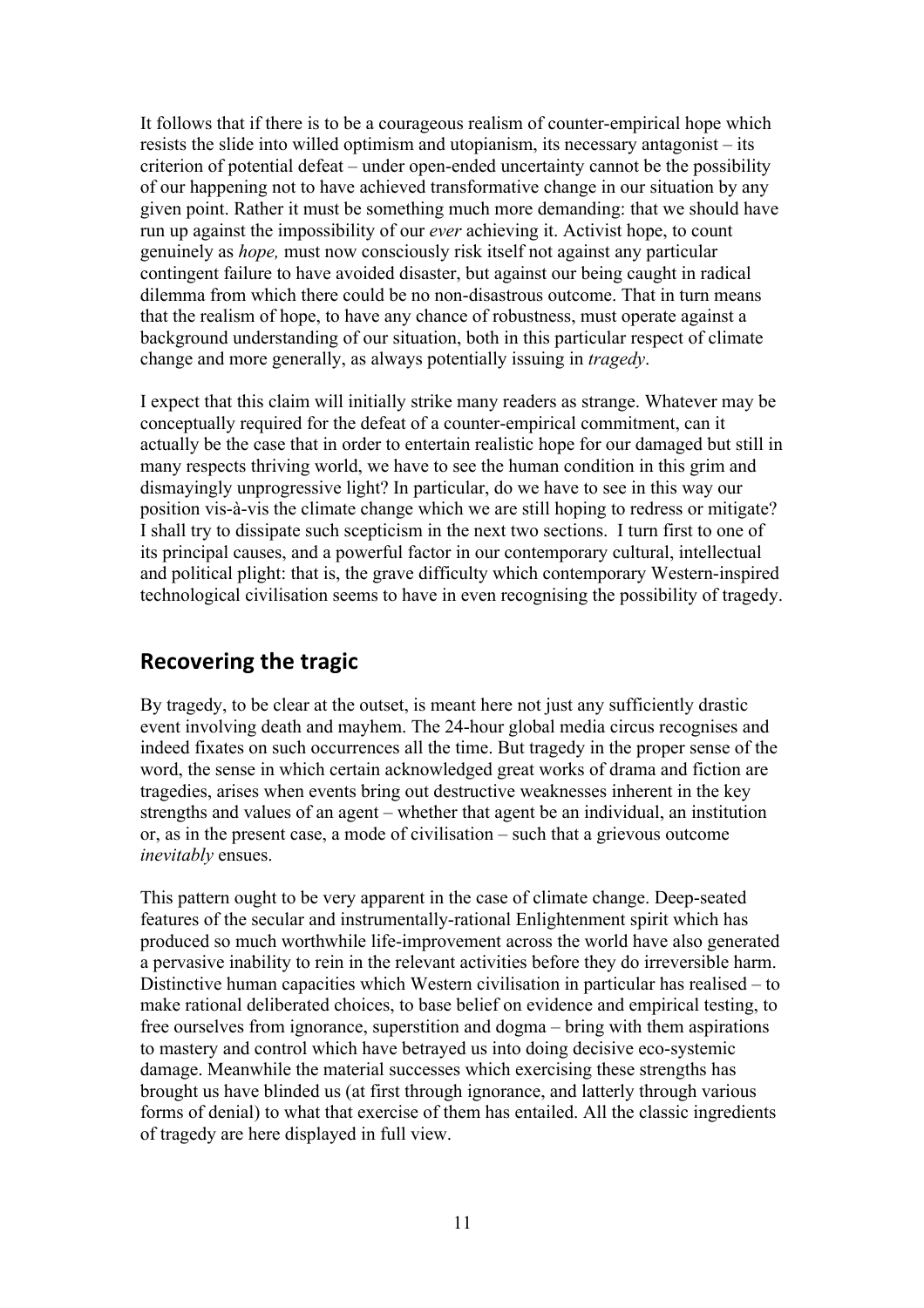Our culture, however, and in particular our political culture, simply doesn't see them: instead, in this as in other cases (such as migration, or populism, or income inequality or the recrudescence of religious fanaticism) it sees only *problems*.

The sustainability paradigm, for instance, is a concerted attempt to problematise, and thus frame as accessible to social-scientific understanding and technocratic management, the current phase of human-environment relations. It represents these relations as a series of in-principle-resolvable adverse human impacts on the present and future well-functioning of the system comprising the human economy and the biosphere. The application of this general framing to the issue of carbon emissions then gives us the overarching 'problem of climate change', bringing in its train an ever-expanding agenda of sub-problems including:

- the problem of getting robust international agreement on emissions targets (leading us into the sub-sub-problem of arbitrating differential equitable responsibilities as between the developed and developing nations);
- the problem of shifting on a large enough scale from fossil fuels to renewables in pursuit of these targets;
- the problem of finding economically viable techniques such as carbon capture and storage for taking out some of the  $CO<sub>2</sub>$  already in the atmosphere;
- the problem of devising appropriate incentives to change emissions-generating behaviours and patterns of living;
- the problem of educating people effectively about all these problems;

and so on, and on….

The first thing that surely ought to strike any detached observer about this viper's nest of entangled difficulties is the utter intractability of the package taken as a whole. This certainly seems to be what our continuing experience of failing to deal with it has amply demonstrated. But far from leading to an abandonment of the overall problem-solution framing in favour of recognising tragic deadlock, this experience has only produced an attempt to distinguish between ordinary, tame problems and what have come to be called '*wicked* problems'.<sup>13</sup> Key characteristics of these, according to the sociologist of science Steve Rayner who has applied the idea to climate change in particular, are that they are persistent and not amenable to clear-cut solution, since proposed 'solutions' standardly give rise to new problems, and that this stems from their calling forth 'contradictory certitudes': that is, empirical evidence in relation to them can be interpreted within distinct alternative valueframings. (Rayner 2014).

Plainly, not just climate change but a range of other environmental issues fit this characterisation, including water resource management, the use of GMOs in agriculture, waste disposal, marine ecosystem protection and biodiversity loss.

<sup>&</sup>lt;sup>13</sup> This concept originated in a now famous paper by two planning academics from Berkeley - see Rittel and Webber 1973.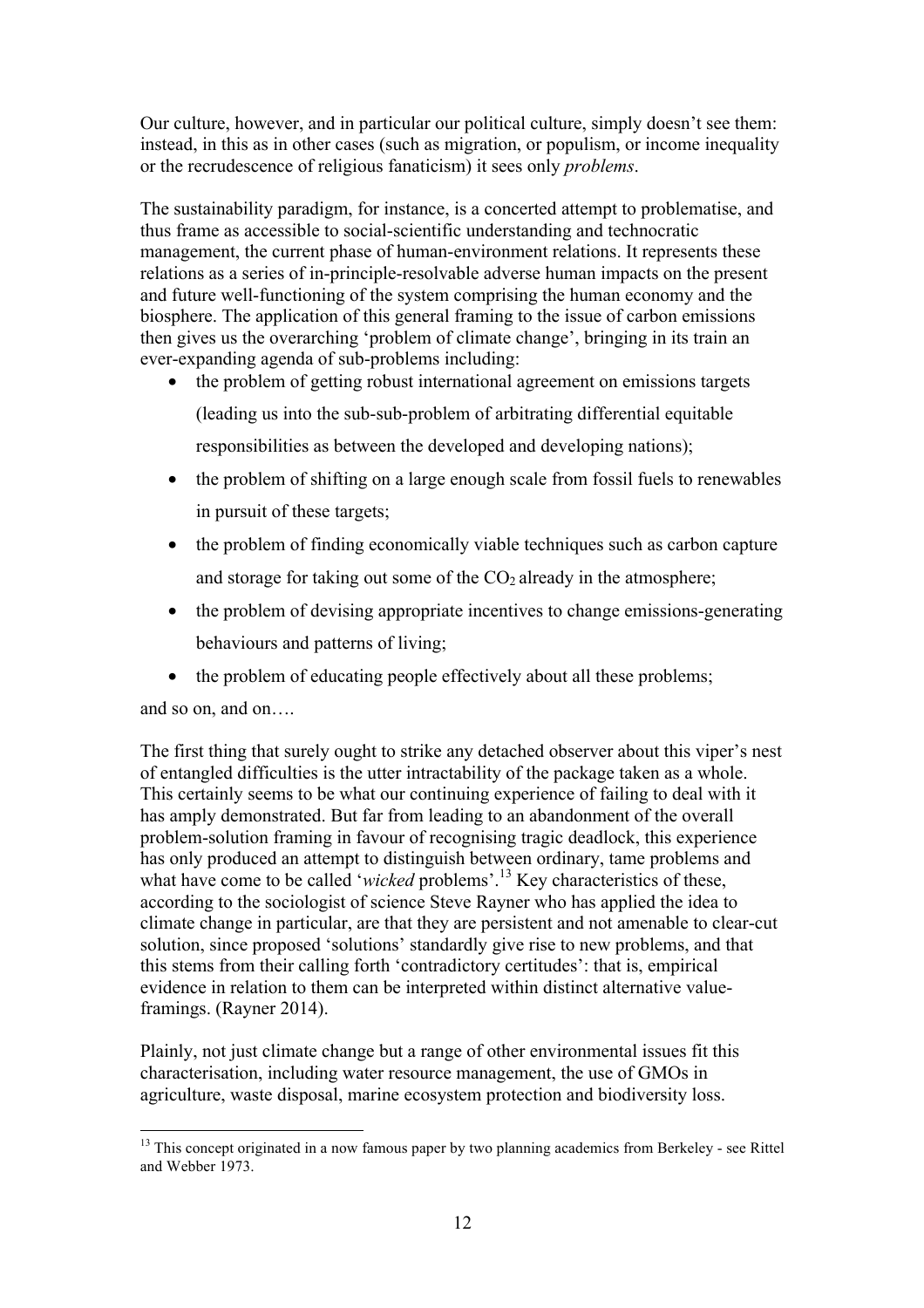Climate change, however, provides a very clear instance of this key element of contradictory certitude. As Rayner and others have pointed out, drawing on the 'cultural theory' of Mary Douglas (1982), climate change can be seen as a problem of global co-ordination, where the dominant value is rational control, or as a problem of profligate consumption, where inter- and intra-generational equity dominates, or again (under the inspiration of individual liberty) as one of freeing up enterprise to make new renewables technologies affordable. These distinctions correspond respectively to the broad cultural-theoretical perspectives of hierarchy, egalitarianism and individualism – and, as it is the point of cultural theory to emphasise, none of these perspectives is obviously wrong, nor is any of them obviously fundamental, but they each offer a different spin on the data and a different, distinctive policy direction. From a technocratic global-management perspective, rigorously policed emissions targets could help to combat rising global temperatures, but at the cost of opportunities to live a comfortable Western lifestyle for lots of people in India and China and elsewhere, something valued from the perspectives of both individual liberty and egalitarianism. Or again, substituting biofuels for fossil fuels contributes to the global management goal of reducing  $CO<sub>2</sub>$  emissions, at the cost of taking up land which an egalitarian would want to see used for food crops to alleviate global food poverty.

As this profile of sociologically and politically contested values defining wicked problems has come to be better appreciated, approaches to addressing these issues have correspondingly come to be conceived of as "clumsy solutions". Clumsiness in this sense means not adopting a single value-framing nor anticipating any clearlyevaluable end-state, but rather appealing across the range of evaluative constituencies involved. As a corollary, it will tend not to rely on master-planning envisaging a welldefined goal, but on emergence and 'snowballing' effects. Mike Hulme (2009: 312) describes the 'clumsy solutions' concept as "the idea of approaching the challenges of climate governance through a series of diverse, multi-level and almost deliberately overlapping, and even partly contradictory, institutions and policies…By appealing to a wider variety of instincts and constituencies, such a bottom-up approach to climate governance may offer a greater prospect of delivery". So for example Prins and Rayner in their 2007 paper "The Wrong Trousers" criticise the top-down global emissions-management (at that time the Kyoto) regime, advocating a "silver buckshot" approach: instead of target-driven world-wide emissions trading, the Clean Development Mechanism and all, they look to an options-portfolio approach which combines building national and regional emissions markets from the bottom up, encouraging initiatives at state and city level, and in the business world opportunistically sector by sector, investing in R&D for both longer-term and stopgap technologies and increased spending on adaptation, all with a much greater emphasis on a culture of learning and fine-tuning as we go. Since every perspective, on this scattergun approach, has the chance to get a bit of what it values, unpredictable convergence on a generally acceptable way forward may then emerge.

Now all this seems on the face of it to be in the spirit, and to go with the policy grain, of what I have called the realism of hope – working at the task locally to hand and trusting to transformative change to bring it all together. It represents, nevertheless, an insidious mental trap, because a problem recognised as wicked is still being unquestioningly framed as a *problem*. Accepting that only 'clumsiness' could grapple with it is certainly better than looking for neat-and-tidy-looking pretend-solutions –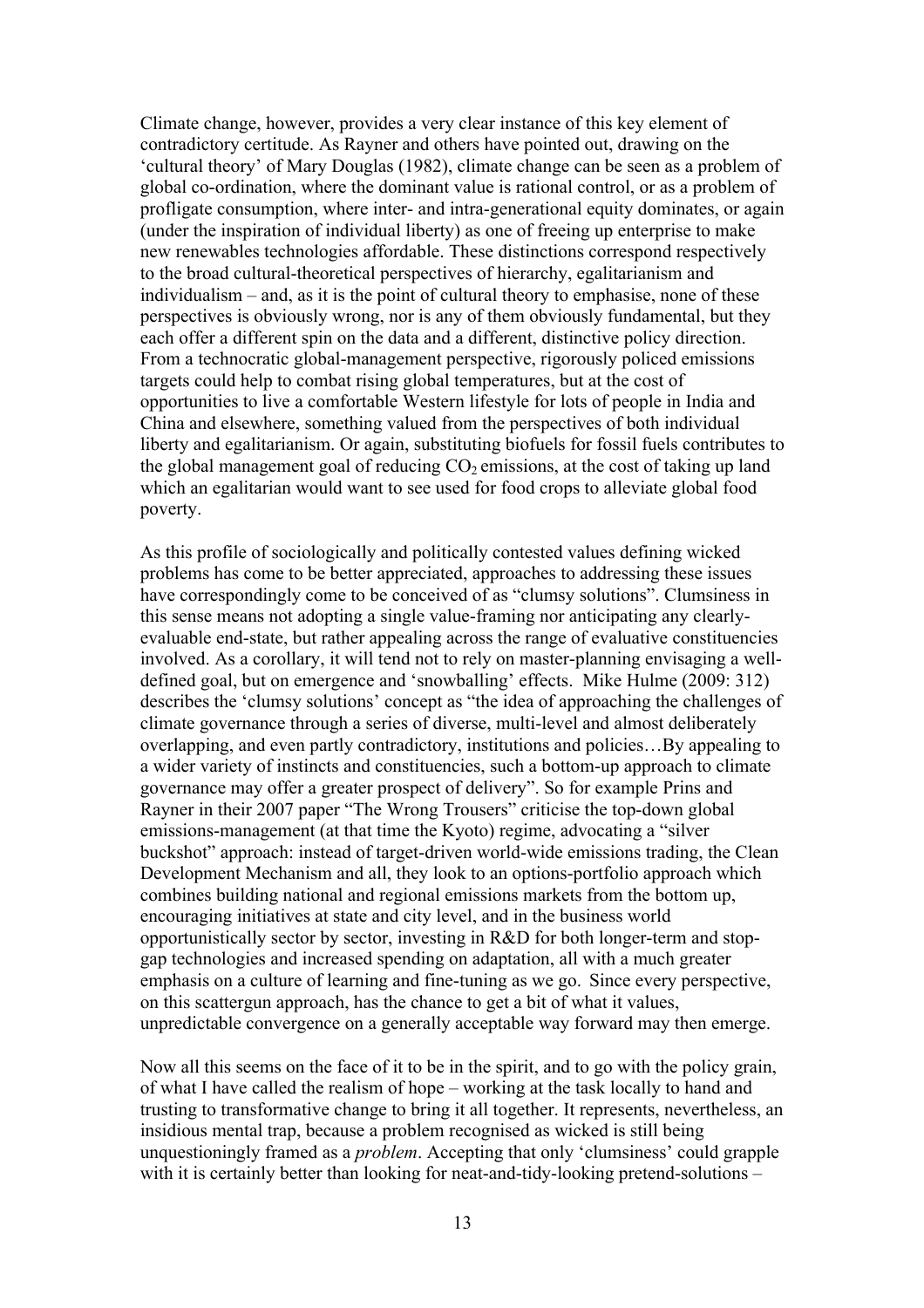what Marco Verweij (2011) calls 'elegant failures' – but still, a clumsy solution remains a would-be solution (and something we do clumsily is by clear implication something which we would do less clumsily if we could). The wicked-problem framing, in other words, by presenting what confronts us in any given case as a problem (and thus at least open to being solved), and also as so seriously intractable that we have to put the idea of a solution firmly into inverted commas, facilitates bad faith. It allows us to half-recognise that we are not in control, while reassuring ourselves that *ultimately* we still are. This amounts to denial in the last conceptual ditch, because these manoeuvres persist in altogether occluding the possibility that our situation is not problematic at all but tragic.

If we can once let go of the default problem-solution framing which has beset us since the Enlightenment, however, it becomes obvious that tragic possibility in the full sense runs through and through the structure of the human world. It is inherent in the way we are exposed to radical conflict among the plurality of core human virtues and values – we find the material of tragedy in what Martha Nussbaum, in a famous discussion, calls the "everyday facts of lived practical reason" (2001: 5). As humans we have an inescapably dual nature; our rationality tends to universalise our motivation as *value*, while our organic embeddedness motivates through immediate and particular relationship. Rationalised value-claims, from any of Douglas's sociological perspectives, are thus always generating direct counter-demands which make equal claims, confronting us with competing and incommensurable goods between which we are often forced by circumstances into the dilemma of choosing. These dilemmas deprive us of even clumsily-bodged control over how our difficulties pan out.

It would need a longish existential-philosophical argument for which there is no space here to make these claims watertight. We can, however, bolster their plausibility by analysing in such terms the extent of climate disaster to which we are already committed. When we do so, it becomes quickly apparent that our situation in this regard is already tragic, through the irresolvable inner conflictedness of the value of progressivism. A commitment to improving people's material conditions is an expression of important virtues (care, compassion, justice…) seconded by active strengths (techno-rationality, practical imagination, foresight, forms of creativity…) which human beings have developed with an ever-growing momentum since the Industrial Revolution. Material progress, as I remarked earlier, has vastly improved the (material) human condition in a thousand ways, and the impetus to do this was admirable and for a long while perfectly reasonable. But value-conflict was always potential within this progressivist commitment, because it includes two indispensable elements which circumstances now make simply irreconcilable. The whole point of improved material conditions is for them to benefit actual people, and this must mean *present* people – betterment which is always only prospective is self-cancelling. The pressure towards improving circumstances which we have the capacity to improve for people around now is therefore going to be irresistible. But we have also come to believe that this process of meeting material aspiration can supply human purpose indefinitely, in what is essentially now (despite anomalies and throwbacks) a secular world. This is the role of material progress classically formulated in the midnineteenth century by John Stuart Mill: "Let it be remembered that if the individual life is short, the life of the human species is not short; its indefinite duration is practically equivalent to endlessness; and being combined with infinite capability of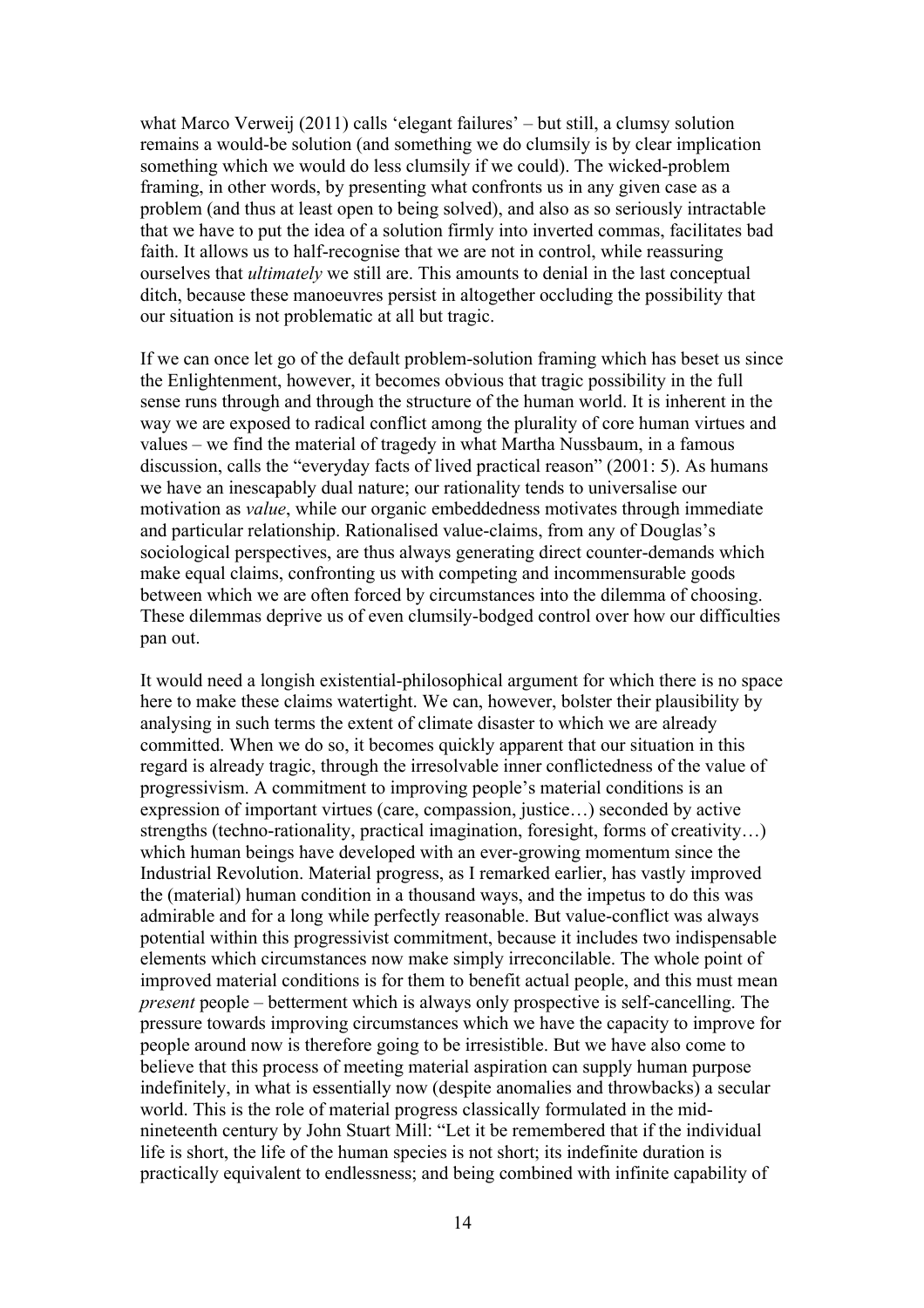improvement, it offers to the imagination and sympathies a large enough object to satisfy...grandeur of aspiration" (1985: 420). Since then, however, our vastly extended technological reach, powered by huge reserves of fossil energy, has caused the drive for present material betterment to assume forms which drastically jeopardise the prospects for indefinite future benefit. And this is both a bitter and an inescapable dilemma, because the future reference of material progress is not dispensable either: if present people have a claim on it, so in justice do people who will follow them, and ignoring that actually undermines the benefit in the present.

Sustainable development was supposed to let us off precisely this hook – but all it really offered was a way of sacrificing the future to the present more discreetly, by at least half-convincing ourselves that we weren't. The 'sustainability' choice always actually lies between clear present benefits with uncertain and politically-contestable future disbenefits, and clear present disbenefits with uncertain and politicallycontestable future benefits. That being the case, our combination of great and *actual* technical power with circumscribed and conditional foresight as to the effects of its use was always going to make its present use for human benefit effectively *incumbent* on us – unless we could demonstrate, with a robustness which the numbers just don't have, that the cost to the future of any particular present benefit currently attracting us was going to be intolerable. And this is surely how we should understand the claim made earlier, that sustainable development was always going to fail: it was always, for just these reasons, tragically inevitable that it would fail.

Such an analysis seems to me compelling – I would add, irresistibly so, except that we largely go on resisting it. I would also claim for it an intellectual integrity beside which the 'wicked problem' framing of our climate plight looks both factitious and shifty. So why is the account of this situation in terms of tragedy so resisted? Here, I believe, we reach the assumption on which all our contemporary refusal to acknowledge the tragic is tacitly premised: that acceptance of our being caught up in real, actual tragedy, especially climate tragedy, must not just stand over against even counter-empirical hope, but must open the floodgates to *despair*.

That this is a misconception is the single most important claim which I have to make in this essay. Limitations of space restrict me to an extremely summary discussion.<sup>14</sup> though hopefully not too summary to provide some justification for the pattern of conceptual relations between climate realism, hope and tragedy already sketched.

## **From radical hope to deep hope**

Suppose irretrievable failure to have prevented grievous climate change to be what we were eventually forced to admit. If that were *merely* a disaster, the upshot of a long trajectory of greed, stupidity and ineptitude culminating in complete failure to have come anywhere near solving a wicked problem, it would indeed be reason for despair. We should be left with all the values by which we should be condemning that outcome, together with anguished recognition that we had thrown away our single, epochal chance to live up to them. But if, instead, we recognise it as a tragedy – an

 $14$  There is a more extended one in Foster 2017.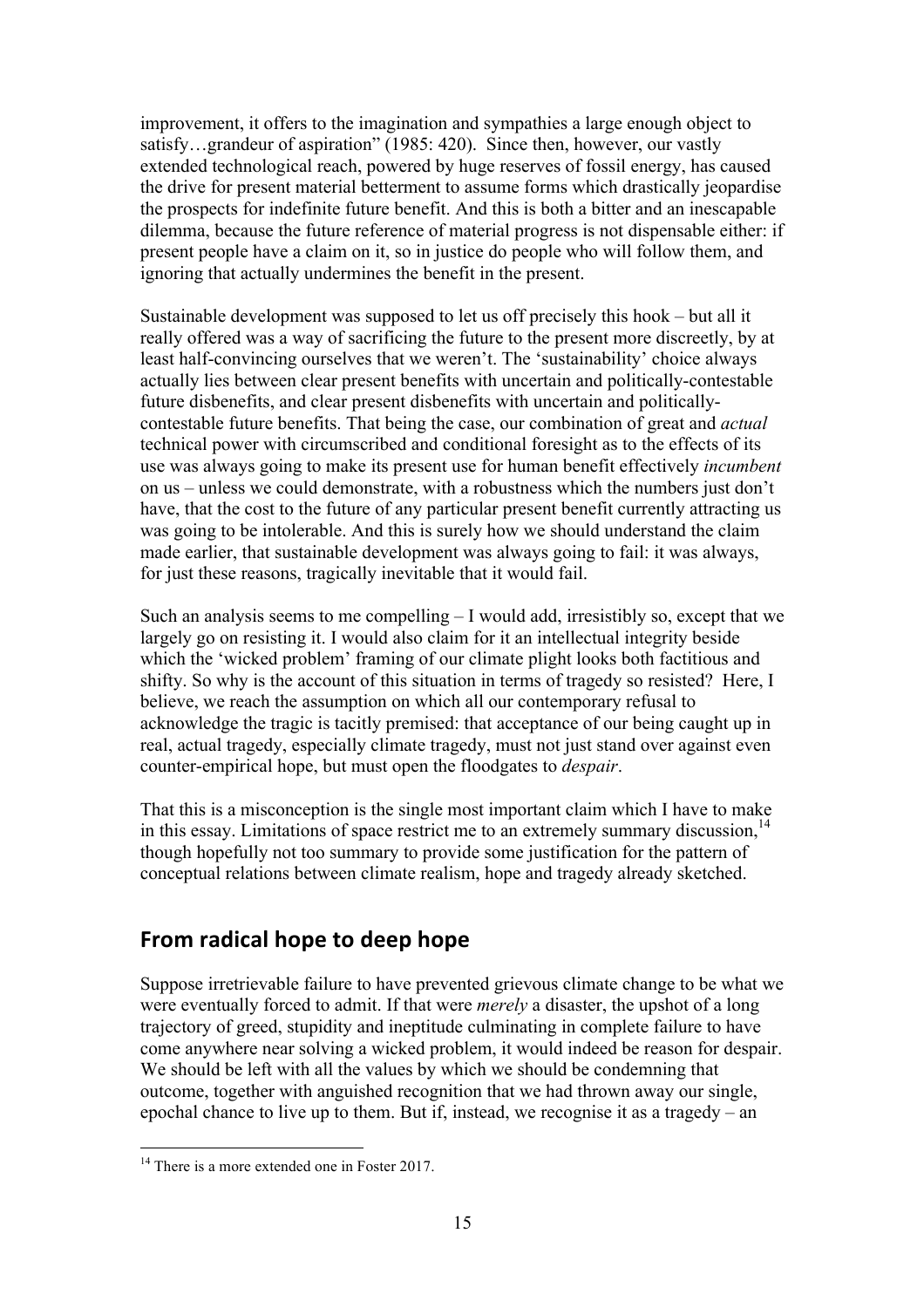outcome of fundamental and inescapable conflictedness in the pursuit of vital human ends – the case is different.

Tragedy, unlike mere disaster, strikes at our values so deeply as to shake *the whole structure*. It does not simply leave intact those values by which we would condemn a grievous outcome (those of intergenerational equity as just discussed, for instance) – rather it reveals them to have been inextricably and dilemmatically entangled with the counter-values (maximising intra-generational utility, in the case in point) which have undermined them. But these are key components of our whole structure of value. In shaking this whole structure by bringing them into irresolvable conflict, tragedy can't help but shake our *reliance* on value – that is, our complacency that we can make generally good choices by investing in a stable evaluative world-view. Tragic dilemma always reveals not just the inadequacy of certain values or their contestation with certain others, but the human danger, the existential precariousness, of our whole practice of evaluative living.

Where might this leave us as creatures who formulate and act upon values, and who, through whatever grievous outcomes we may bring upon ourselves, still have to go on living? We should have to learn to do something which might be described as letting go of our values without giving up on them. (This of course is what all the great tragedies of literature show their protagonists struggling to do.) That would mean, among other things, learning to treat our evaluative commitments and principles as at best heuristics, subject to ongoing revision and reinterpretation in the light of (especially, tragic) experience. In climate terms, that might for instance mean trying to reach a new understanding of *justice* for a world of survival bottle-necks. More demandingly than simply making space alongside considerations of justice for an ethic of care directed towards the future which the present is always becoming, as in the paper by Makoff and Read already cited, this might mean trying to understand justice as a kind of *constrained impartiality* which did not prescind from the specific relationships in which caring, along with other human relations, makes sense – a deliberate forgoing of Enlightenment rational universality, such that we probably couldn't at present even recognise what emerged as a form of justice.<sup>15</sup>

This is no more than a gesture towards a possible response, but the point is that, far from being despairing, this kind of creative struggle to re-invent our values when our reliance on them has been shaken by tragedy would be, or could be, a work of hope – that is, of what Jonathan Lear, discussing essentially the same thing in a different context, calls *radical hope*. This, he argues, is the attitude which might be able to save a people when their whole culture and way of thinking collapses (his example is a tribe of North American Indians forced off their ancestral hunting-grounds onto a reservation). It is hope which is

directed towards a future goodness that transcends the current ability to understand what it is…a good for which those who have the hope as yet lack the appropriate concepts with which to understand it. (2006: 103)

Evidently, when we turn to such hope in response to tragedy which shakes our ways of evaluative thinking, we are in the domain of transformative possibility as clearly as we are with counter-empirical hope: but what will undergo transformation, if the hope

<sup>&</sup>lt;sup>15</sup> I explore this thought in more detail in Foster 2017: 184-186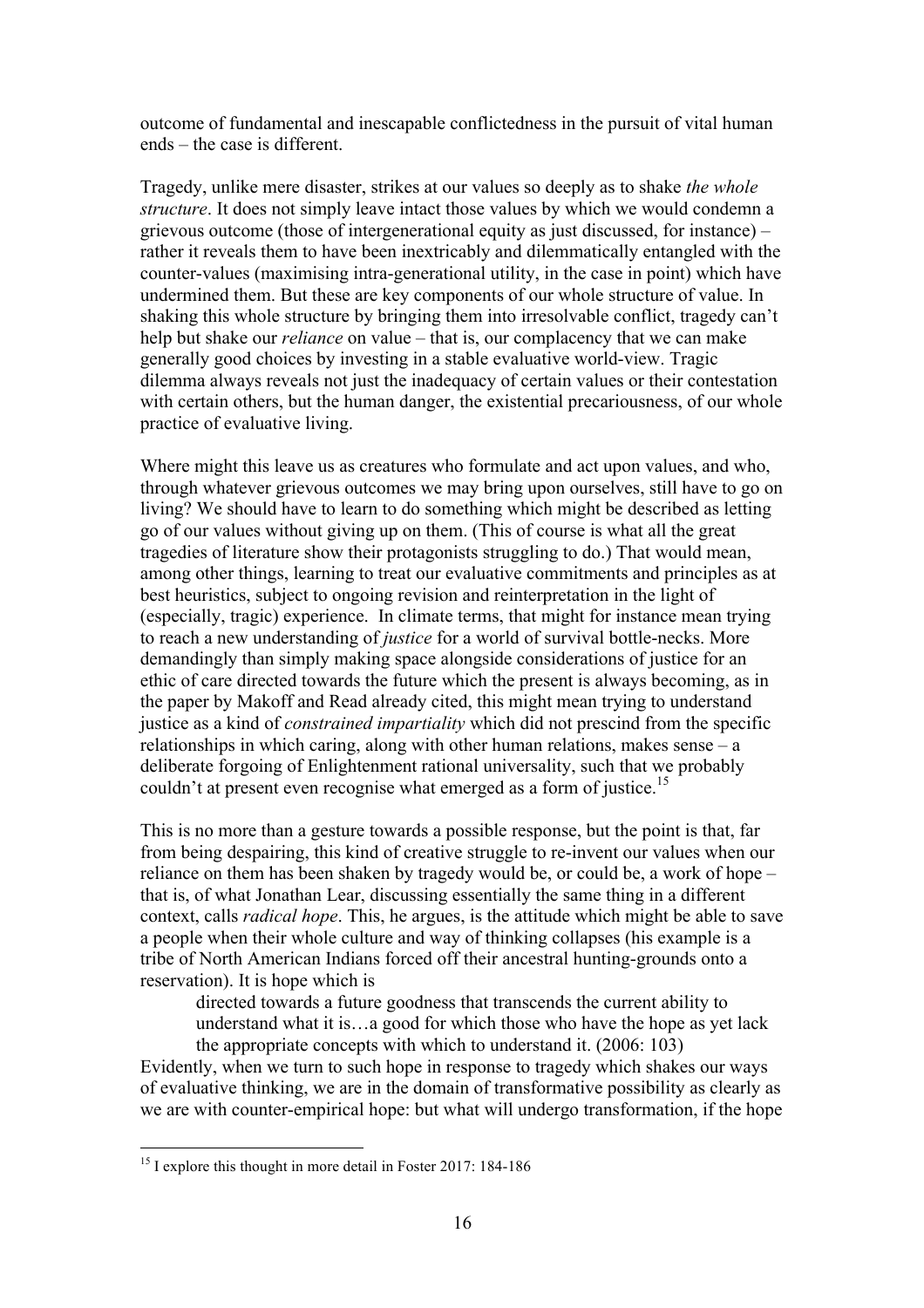turns out to be justified, is not our situation but our value-structure and associated self-conceptions – that is, in effect, *ourselves*.

This kinship in transformative possibility is, I think, the underlying reason why plausible hope for our present world and the acknowledgement of the human condition as inherently tragic are indeed non-accidentally linked. Both counterempirical commitment and tragic recognition require us to let go of the illusion that we are in control. They are two sides of an acceptance that we will only discover in action whether or not our relevant values and strengths are up to carrying us through. Hope trusts that, unpredictably, they will be; tragic awareness is prepared for their inherently not being – but in neither case is this something we can plan or manage in advance. Hope can thus only be serious (which means, realistic) if it invests itself at this level of existential risk.

This brings us back to the relations between hope and realism. If under uncertainty there is an indeterminate possibility of transformative change for the better in our situation vis-à-vis oncoming climate change, then it is, as we have seen, unrealistic to rule such change out in advance on the basis of experience to date. Here is the ground for counter-empirical hope. If we are appealing to a context of uncertainty, however, it is equivalently unrealistic not to recognise that we may be caught in a tragic bind, such that a sufficiently transformative change in our situation may be simply impossible. It would therefore be only realistic to entertain both of these possibilities as open. This means that counter-empirical hope, even if it acknowledges the permanent background possibility of tragedy and so avoids the slide into willed optimism or utopianism, cannot just on its own lay claim to realism. What can lay such a claim, in the face of looming climate chaos, is commitment to a hope which could be justified *in either case*. This must be what both counter-empirical and the radical hope appropriate to tragedy have in common. We may call it *deep hope*. It is the embarking of the spirit in active anticipation that ongoing life will somehow justify itself, at whatever cost – life as energy investing itself in creative transformation of either our situation or our structure of values or of both, as required. Through deep hope, life in us insists on its own undaunted continuance.

The guiding theme of this *Green House* project has been expressed to me thus: "There is hope between disaster and catastrophe".  $^{16}$  This is absolutely right, provided that the disaster which we are already in for is clearly understood as tragic, and it is part of that understanding that continuing tragic possibility may yet end in catastrophe.<sup>1</sup> Paradoxically, perhaps, for those trying at this very difficult juncture to strengthen themselves in counter-empirical hope in order to carry on working as activists, this recognition ought to make a positive difference. In the nature of all such activism, energies periodically slacken, the voices of disillusion grow more insistent, and hope fades. If what its lapsing brings up to replace it on such occasions is the gloom and dismay of merely disillusioned realism, hope can over time become so weakened that eventually it may fail to bounce back. But if we find instead the deep hope which recognition of tragedy can spring, we may recover a purified and hardened

<sup>&</sup>lt;sup>16</sup> Rupert Read (personal communication).<br><sup>17</sup> Importantly, that a situation is already tragic doesn't mean it can't deteriorate. "The worst is not

So long as we can say, 'This is the worst'." *King Lear*, Act IV, sc.i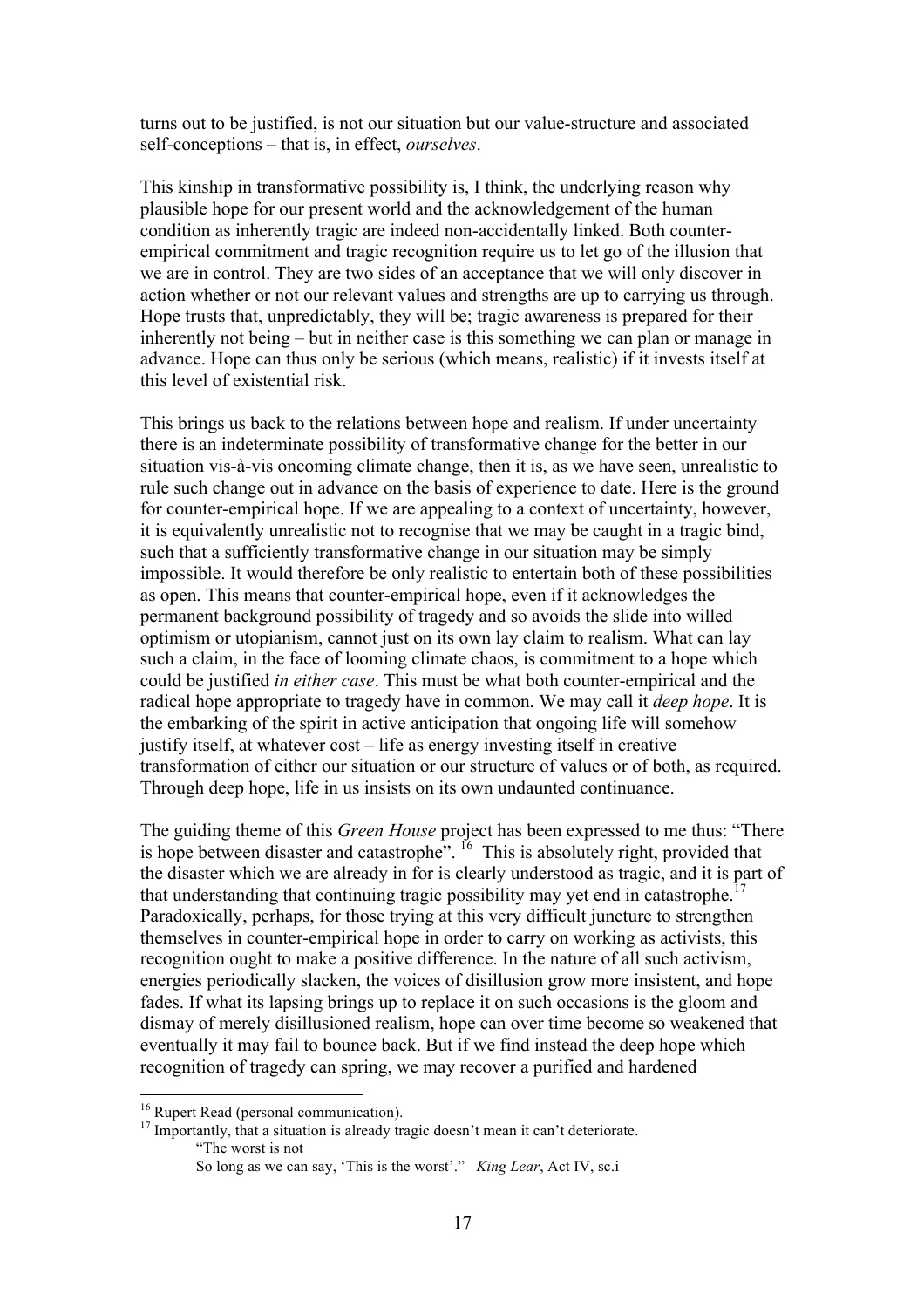commitment when we turn again to activity. And that means that we can also step back from activism when we need to with less fear of sinking into despair. Here is the final, demanding realism of a refusal to be defeated.

To summarise, then, the case which I have made in these four sections: Policyrelevant hope in our present ecological and climate plight must mean actively keeping open our communications with transformative possibility, against now very daunting odds. The price of an honest counter-empirical realism here must be the acknowledgement that we are tragic beings by nature, and as such not finally in control of what happens to us for good or ill. As part of that recognition we must accept that in any particular work of hope – any given struggle for ecological responsibility, climate justice or due care for the future, as we presently understand those claims – we may find ourselves not only defeated, but inescapably selfdefeated. But if we can reach down as far as deep hope, we can find the resources to act creatively under that possibility too. And that we go on working in *some* mode of hope is all that either the living, the dead or the unborn can ask of us.

#### **A new paradigm for policy?**

*"There is always a solution to every human problem – neat, plausible and wrong" – attributed to* 

#### *H.L.Mencken*

Every area of human activity has its 'horizon', the limits to our vision and therefore to our background framing of possibilities which its particular configuration of assumptions subtends. The concatenation, as it were, of all our horizons has been helpfully characterised (Earle 2017) as the "social imaginary" within which we think and act at any given time. At present, as we have seen, the policy-world's horizon in respect of climate change is the 'wicked problem'. Up to the limit, every difficulty which we confront or could confront is taken to be a problem open to solution, with even the most dauntingly complex and systemically intractable difficulties open to at any rate 'clumsy' solution. But if the foregoing argument is accepted, and correspondingly this framing is indeed seen to be denial in the last conceptual ditch, how do we begin to substitute *climate tragedy* as the effective policy horizon, the background against which hope in its various modes can be dynamically maintained?

I want to conclude by suggesting that many elements are already present within the purview of climate-related policy which would make best sense on just such a changed framing. We have already met some of these elements briefly in the first section above – those policies for economic localisation and for the embedding of precaution which could help to clear the ground for the kind of transformation aspired to by counter-empirical hope. I have argued that such hope is going to be much too cheaply bought, and come down to nothing better than willed optimism, unless it is entertained against a background of awareness that our condition reaches always towards the tragic, and unless it wrestles with tragic possibility as its necessary antagonist. What is needed, then, is for these policy options and others of a similar cast to be brought explicitly under the rubric of a policy methodology which directly reflects that kind of awareness.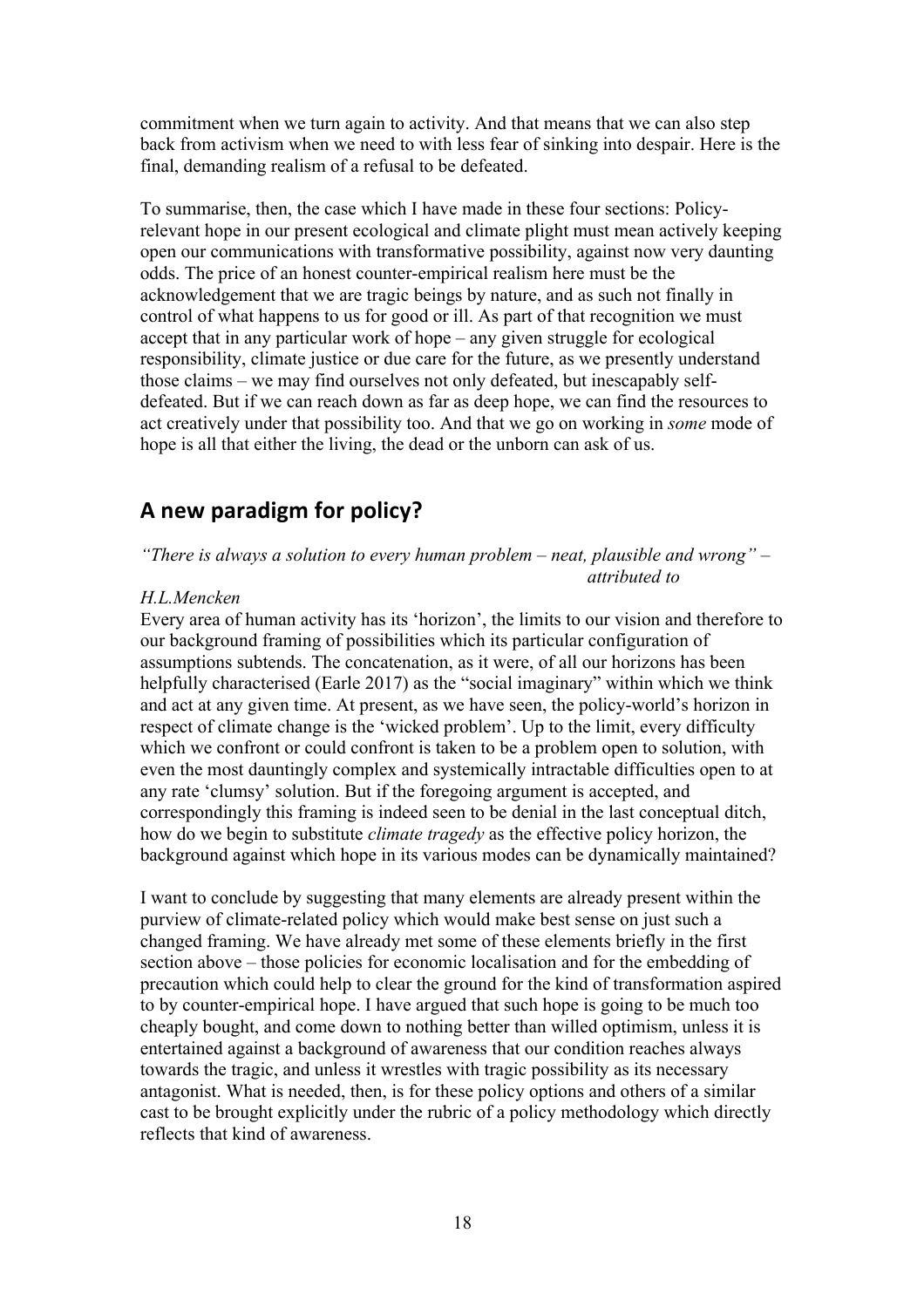My account of this methodology here can only be very initial and exploratory  $-$  it clearly needs very much more work than belongs to a report like this. The key idea is to see all measures of localisation, community empowerment and precautionary technology management as different specific upshots of a general policy approach which I will call, for the sake of a working label, *underreaching*.

For an example of this approach in perhaps its purest form, we can jump contexts momentarily and invoke the great eighteenth-century writer, critic and lexicographer Dr Samuel Johnson, whose advice to a prolix author, and by extension to authors generally, was: "Read over your compositions, and whenever you meet with a passage which you think is particularly fine, strike it out".<sup>18</sup> Rigorously applying this rule protects us from the danger of thinking ourselves masters of our material, rather than servants to our creativity. The passages which we are inclined to think particularly fine will be those where we feel pleased to have captured our subject most perspicuously, incisively, eloquently, movingly and so on, and that is just where we are most exposed to the danger of *over*reaching – of overconfidently exceeding our capacities. (As anyone who has ever attempted serious writing will testify, we come most effectively to grips with any subject when we still feel our words to be painfully inadequate, and go on fighting a losing battle against their liability to looseness, rhetorical inflation and dishonesty.)

The danger of this kind of overreaching, generalised, is *hubris* – in ancient Greek tragedy, the overconfidence that led men to mount catastrophic challenges to the gods. We may think of it in contemporary terms as the attitude which doesn't just overlook how ignorant, headstrong and fallible human beings always are, but tries to forget that we are inherently exposed to irresolvable value-conflict which is always liable to combine with events in undermining any attempt at decisive mastery of our situation.

If we now think what might be a policy or project-planning equivalent for Johnson's advice, we might come up with something like: 'Study the available options, and whenever you meet with one which strikes you as particularly neat, smart, win-win, cutting-edge, cost-effective, idiot-proof… – discard it from the list'. As an explicit rule of procedure for policy practice, this seeks to embed within any option-evaluation process the tragic awareness that what humans tend to aspire to when caught up in complex interactive systems (ecological or social) is to exert mastery, to control and manage, while what their permanent liability to value-conflictedness very typically results in their doing is making a disastrous mess.

Importantly, underreaching doesn't preclude policy radicalism. On the contrary, it would represent the *really* radical development of ceasing to pretend that we can be both sufficiently radical and in control. So for instance, it is compatible with carbon rationing (for individuals and corporations) stringent enough to cut emissions dramatically, but not with trying to manage on some fantasy-utilitarian basis how the multiple effects of this would sift through the economy. Underreaching here means by and large just accepting that there would be, as always, winners and losers.

<sup>&</sup>lt;sup>18</sup> See the Oxford Standard Authors edition of Boswell, p.528. (I am told that this was more recently plagiarised by the American novelist William Faulkner and others as the advice to "kill your darlings".)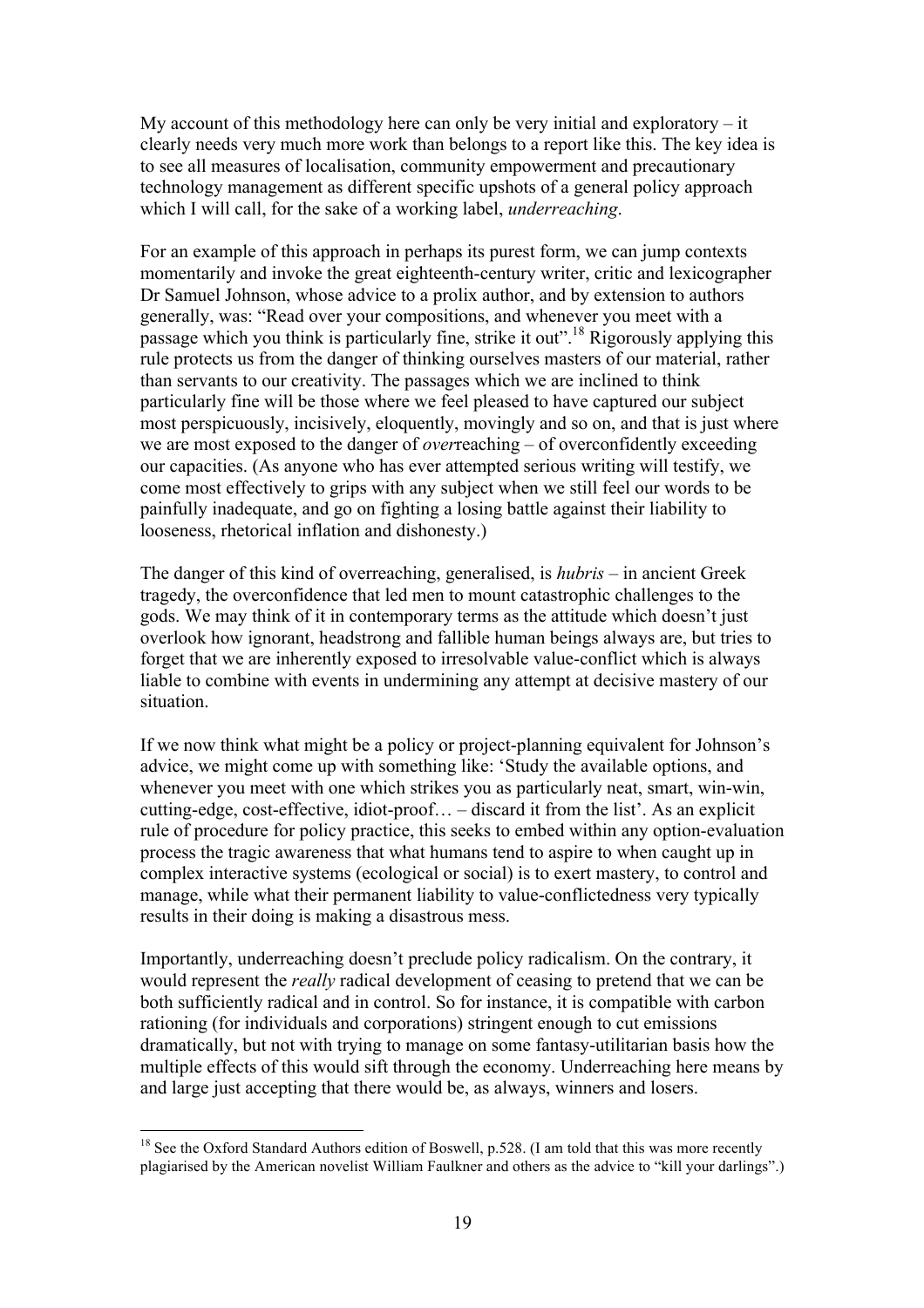In terms of implementation, our long-established resistance to tragic awareness might call for a standard model where two parallel design or planning teams worked together – one tasked solely with proposing and ranking solutions by standard costbenefit and other criteria, the other with subjecting them to hubris-testing in the spirit of Johnson's advice and Mencken's aphorism – with scope for negotiation between teams, but with the latter always having the final say. Understanding how this very broad procedural recommendation might pan out in practice for different areas of policy-making and different types of project management is clearly an early task for the further work now required.

An equally important task would be to define the relation between systematic underreaching and the precautionary principle. They are evidently closely akin, but I incline to see precaution as a subsidiary principle having narrower scope. In the environmental and climate domains, it is invoked if an action or policy has a suspected risk of causing serious and irreversible systemic damage, and it mandates a decisive shifting of the burden of proof that such harm will be avoided onto the proposer of the action or policy. But underreaching applies to *every* action or policy, and rules out everything that precaution would rule out plus a lot more besides: not only fracking, geoengineering the atmosphere, GMOs and the like, but all those follies of technological, intellectual, commercial or administrative overreaching such as HS2, or sub-prime mortgages or the computerised benefits scheme, where no irreversible damage seems to be threatened in any particular instance but the cumulative effect is to reinforce our persistent delusion that we can happily manage complexity in which we are always also entangled. This delusion, which also lies behind everything to which precaution *does* apply, is close to the root of environmental and climate crisis, and is absolutely central to the sustainability paradigm through which most policy still seeks to address it. To build into all policymaking a recognition of its hubris would be a major shift towards acknowledging our inherently tragic nature across the board.

This practical suggestion is offered in good faith and perfect seriousness. It is also, as I said, meant as a kind of litmus test. The extent to which policy-makers and others familiar with the present policy world might find it hard to take the proposal quite seriously is a measure of how far we have still to move towards a climate policy paradigm subserving the realism of hope.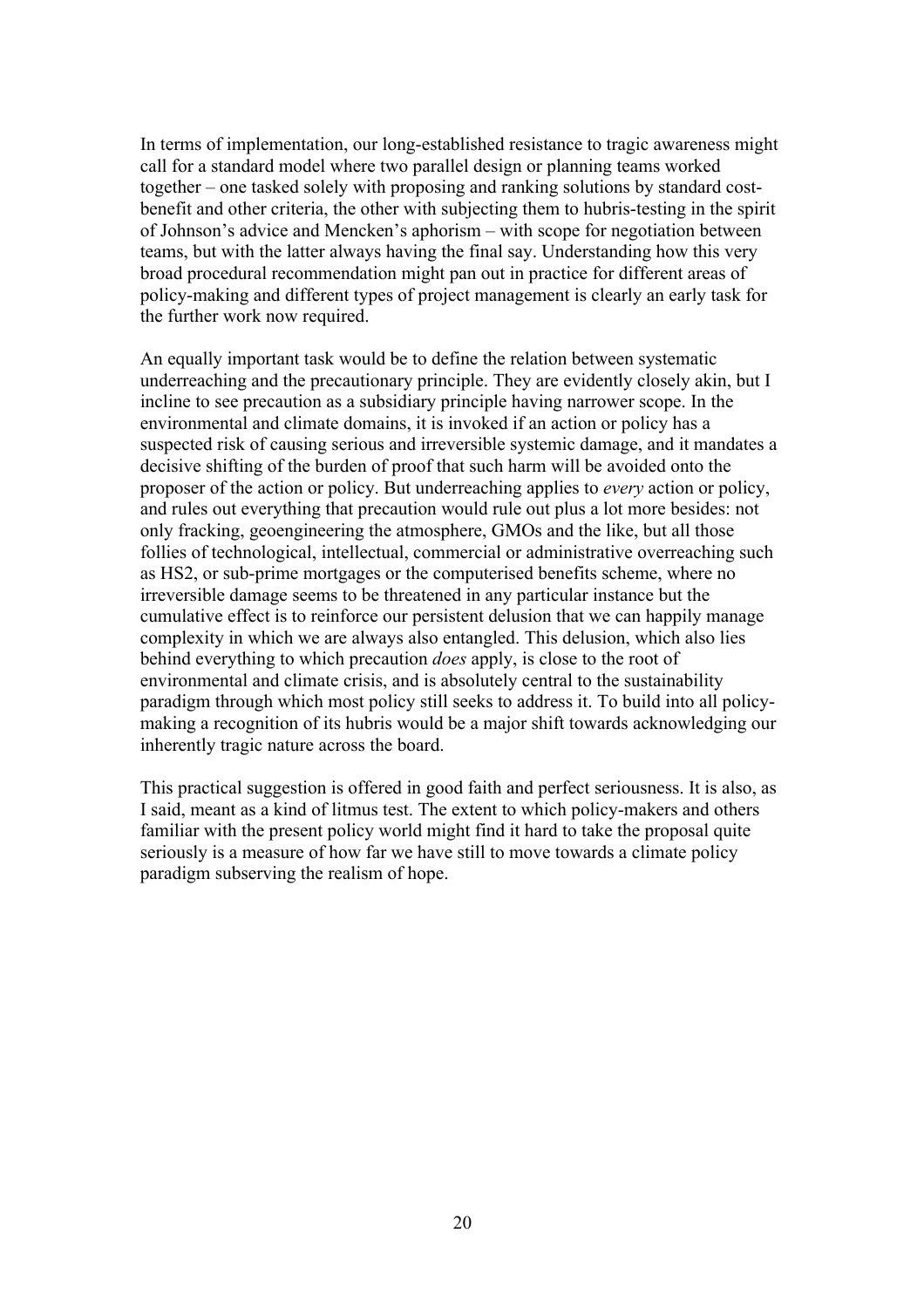#### **Bibliography**

- Anderson, K. (2011) 'Climate change going beyond dangerous' http://www.grandkidzfuture.com/occasionalpieces/ewExternalFiles/Anderson%20Going%20beyond%202012.pdf (accessed 9.8.2017)
- Beddington, J (2009) "World faces 'perfect storm' of problems by 2030, chief scientist to warn" *The Guardian* 18.3.2009 https://www.theguardian.com/science/2009/mar/18/perfect-storm-johnbeddington-energy-food-climate (accessed 9.8.2017)
- Bloch, E. (1959 / 1986) *The Principle of Hope* trans. N. Plaice, S. Plaice and P. Knight (Oxford: Basil Blackwell).
- Douglas, M. and A.Wildavsky, (1982) *Risk and culture* (Berkeley, CA : University of California Press).
- Earle, S. (2017) 'Imaginaries and Social Change', *Medium*, https://medium.com/@samraearle/imaginaries-and-social-change-2e0c8c093c25 (accessed 10.8.2017)
- Foster, J (2008) *The Sustainability Mirage* (London: Earthscan).
- Foster, J. (2015) *After Sustainability* (Abingdon: Earthscan from Routledge).
- Foster, J. (2017) "On letting go" *Global Discourse* 7.1, 171-187.
- Hamilton, C. (2010) *Requiem for a Species* (London: Earthscan).
- Hamilton, C. (2017) *Defiant Earth: the Fate of Humans in the Anthropocene*  (Cambridge: Polity)
- Hamilton, C. *et al*. (eds.) (2015) *The Anthropocene and the Global Environmental Crisis* (Abingdon: Routledge). http://www.whatnext.org/resources/Publications/Volume-III/Singlearticles/wnv3\_andersson\_144.pdf (accessed 9.8.2017)
- Hulme, M. (2009) *Why We Disagree About Climate Change* (Cambridge: Cambridge University Press).
- Jamieson, D. (2014) *Reason in a Dark Time* (Oxford: Oxford University Press).
- Klein, N. (2014) *This Changes Everything: Capitalism vs. the Climate* (Harmondsworth: Penguin).
- Lear, J. (2006) *Radical Hope* (Cambridge, Mass.:Harvard UP).
- Lynas, M. (2007). *Six Degrees: Our Future on a Hotter Planet*. London: Fourth Estate.
- Macy, J. and C. Johnstone (2012) *Active Hope* (Novato, Cal.: New World Library).